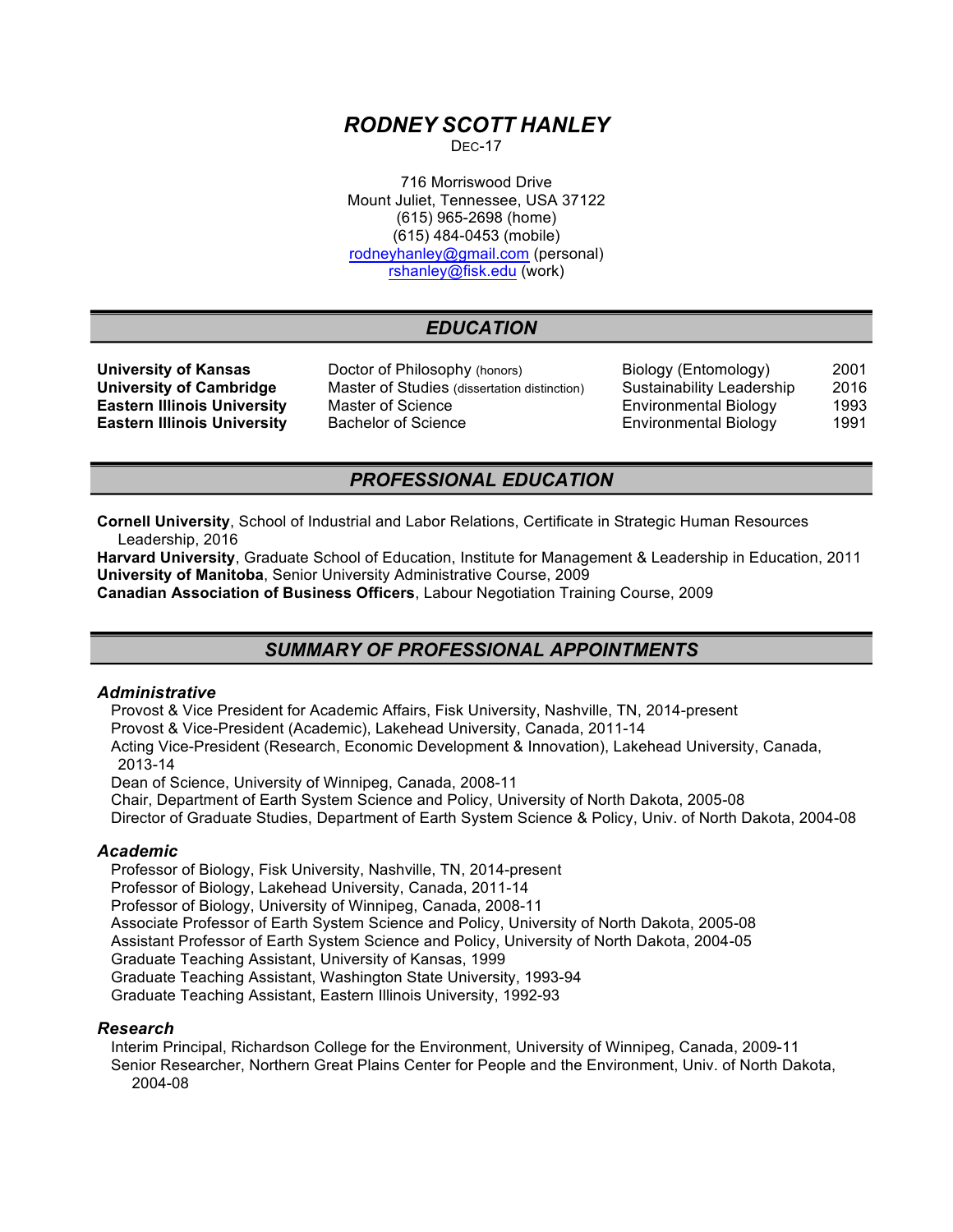## *Research Appointments cont.*

Research Assistant Professor, Earth System Science Institute, University of North Dakota, 2002-04 Postdoctoral Research Fellow, Earth System Science Institute University of North Dakota, 2001-02 Graduate Research Assistant, Natural History Museum and Biodiversity Research Center, Univ. of Kansas, 1995-01

Graduate Research Assistant & Museum Technician, Dept. of Entomology, Washington State Univ., 1993-95

#### *Adjunct Appointments*

Adjunct Professor of Earth System Science and Policy, University of North Dakota, 2008-present Adjunct Professor of Computer Science, University of North Dakota, 2004-08 Adjunct Professor of Geography, University of North Dakota, 2004-07

## *Other Appointments/Positions*

Graduate Teaching Assistant and Curatorial Assistant, Dept. of Zoology, Eastern Illinois Univ., 1992-93 Undergraduate Intern, Rock Springs Center for Environmental Discovery, Decatur, Illinois, 1991 Sergeant and Squad Leader, 233<sup>rd</sup> Military Police Company, Illinois Army National Guard & U.S. Army (Persian Gulf War veteran, recipient of numerous service medals, honorable discharge), 1985-91 Eagle Scout, Boy Scouts of America, Troop 202, Decatur, Illinois, 1978-85

# *ADMINISTRATIVE EXPERIENCE*

## **FISK UNIVERSITY, Nashville, Tennessee 2014 - present**

#### *Provost and Vice President for Academic Affairs /2014 - present*

Approximate annual budget of the university is \$45 million with 27 academic units, 47 faculty members, 37 contract faculty members, 138 support staff, and 900 students. Fisk is a private, residential, historically black university founded in 1866 and is regarded as a founding member of the "Black Ivy League." Fisk ranks number #4 among all liberal arts colleges in the U.S. for research funding according to the U.S. Department of Education (in 2016, Fisk ranked #1). Fisk has also ranks in the top 10 among HBCUs, "Best Southeastern Colleges" publication for 22 consecutive years (*Princeton Review*), and within the elite Tier One liberal arts institutions nationally (*US News, Washington Monthly*, and *Forbes Magazine*). Fisk also ranks #2 among HBCU's for student retention, and Washington Monthly ranks Fisk among the top 3% of all liberal arts schools nationally and one of its schools for "Best Bang for Your Buck'. Fisk University has a strong record of academic excellence graduating more African Americans who go on to earn PhDs in the natural sciences than any other institution.

#### **Positions Reporting to the Provost and Vice-President (Academic):**

| Vice Provost for Academic Initiatives<br>Dean of Social Sciences and Humanities | Assistant Vice Provost for Online Initiatives & Director<br>of Distance Learning |
|---------------------------------------------------------------------------------|----------------------------------------------------------------------------------|
| Dean of Natural Sciences, Mathematics, and                                      | <b>University Registrar</b>                                                      |
| <b>Business</b>                                                                 | Assistant to the Provost for Cultural Enhancement                                |
| Dean of Graduate Studies                                                        | Institutional Accreditations Officer                                             |
| Dean of the Library                                                             | Director of the Quality Enhancement Program                                      |
| Director of the CORE Program (General Education)                                | Director for the Center for Teaching and Learning                                |
| Director of Elective Studies                                                    | Director of the Center for Physics and Chemistry of                              |
| Director of the University Art Galleries                                        | <b>Materials</b>                                                                 |
| Associate Vice President for Institutional                                      | Director of the Center for Excellence in Biological                              |
| <b>Effectiveness</b>                                                            | <b>Signatures and Sensing</b>                                                    |

#### **Major Accomplishments:**

#### *Academic Initiatives*

- Developed new program evaluation system; career-focused within a liberal arts foundation
- Instituted new analytics system to track all aspects of academic portfolio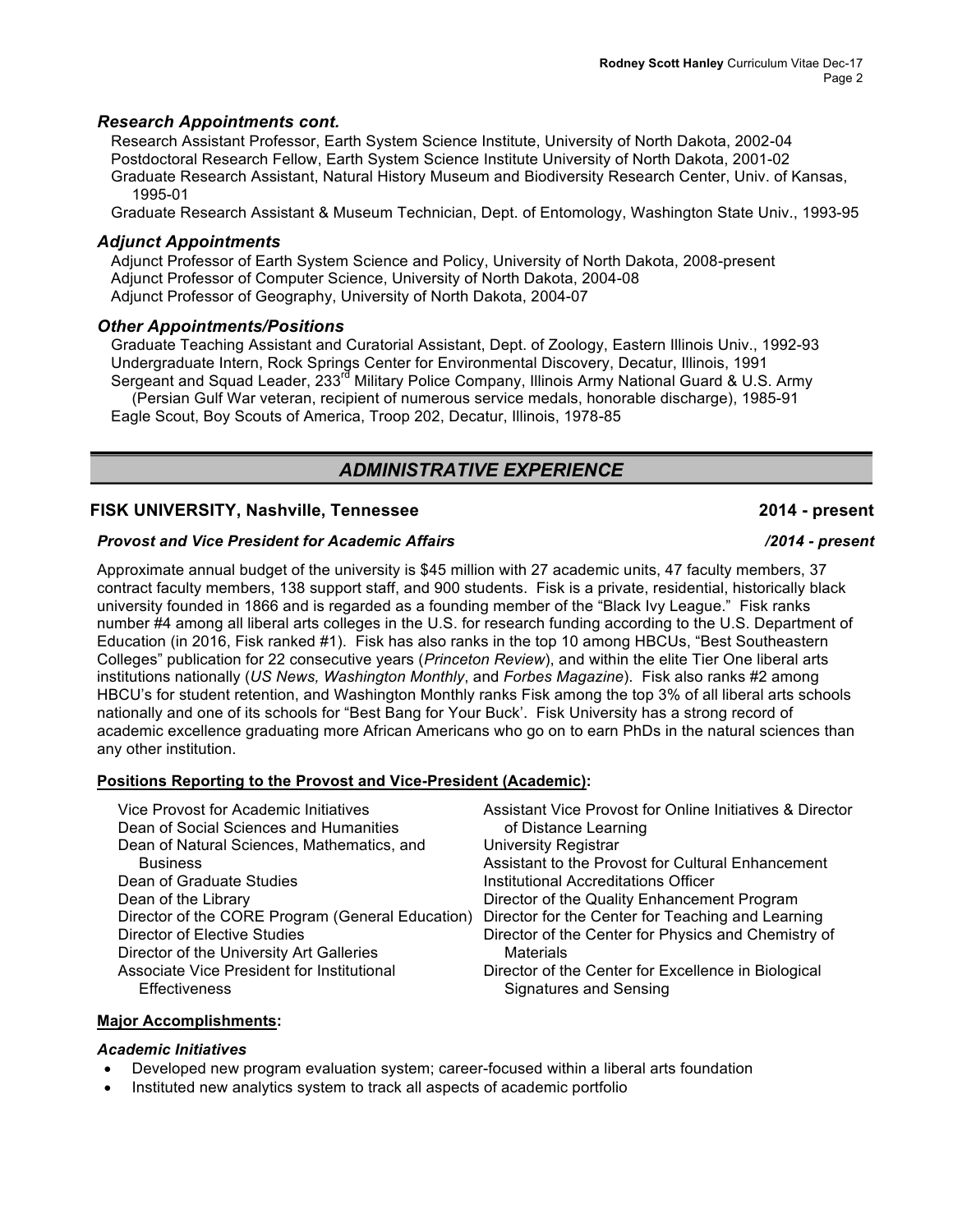## **FISK UNIVERSITY cont.**

- Designed new five-year strategic plan (2014-18), currently drafting 2018-2022 strategic plan
- Developed new majors in response to student and employer demand, including Biochemistry and Molecular Biology; Criminal Justice; Gender, Sexuality and Queer Studies; Bioinformatics; Museum Leadership; and African American Studies
- Negotiated and signed 18 cooperative agreements with domestic and international universities
- Developed and administer numerous summer academic programs for children and retirees, including a partnership with the Osher Lifelong Learning Institute at Vanderbilt University
- Redesigned summer course offerings to target students who are missing credits to graduate; increased enrolments by 37% for two summer terms
- Developed online course strategy for the university and hired an Associate Vice Provost for Online Initiatives and Director of Distance Learning
- Developed a new Center for Teaching and Learning funded that focuses on improving teaching effectiveness, student learning outcomes, and increasing student retention – increased freshman retention rate from 70% in 2014 to 81% in 2017
- Overhauled and reorganized academic offices/units, including Registrar, University Galleries, Center for Teaching and Learning, and student support services
- Increased number of tenure-track professors and reduced reliance on adjunct instructors while maintaining 12:1 student-professor ratio
- Instituted bonus pay system for faculty; the first in over 10 years

## *Accreditation Experience*

- Successfully lead all SACSCOC institutional accreditation efforts
- Redesigned data collection and unit reporting structures for SACSCOC accreditation and compliance
- Hired Associate Vice President of Institutional Effectiveness and Accreditations, and an Institutional Accreditation Officer
- Led accreditation of Business Department with ACBSP

## *Entrepreneurial Strategic Initiatives*

- Designed and implemented major expansion to international recruiting, especially China
- Developing an International Center on campus, including an English Language Program
- Developing a School of Continuing Education, which includes extension programs, summer school, and professional development programming

## *Financial*

- Developed and implemented an Integrated Planning and Budgeting process that links long-term unit planning with budget allocations - allows for multi-year budget allocations in support of institutional priorities and strategic directions and offers budgetary stability
- Eliminated \$5.1M institutional structural deficit from 2015 to 2016
- Redesigned summer course offerings as a significant source of revenue

## *Administrative*

- Provide counsel and support to the President on critical issues; key member of President's cabinet
- Support the University Board of Trustees, including as Executive Staff for key committees
- Maintain strong connections with Faculty Senate, Senior Leadership Team, and Board of Trustees

## *Diversity and Inclusion*

- Supervise and serve as member of advisory board for the Fisk-Vanderbilt Masters-to-PhD Bridge Program; a nationally recognized program that increases number of underrepresented minorities in STEM careers
- Designed and initiated numerous programs that encourage participation and retention of diverse groups, including LGBTQ, low income, and first-generation students

## *Fundraising and Grants*

- Over \$12.76M awarded in academic and research grants
- Support the President and Office of Advancement on numerous fundraising initiatives and proposals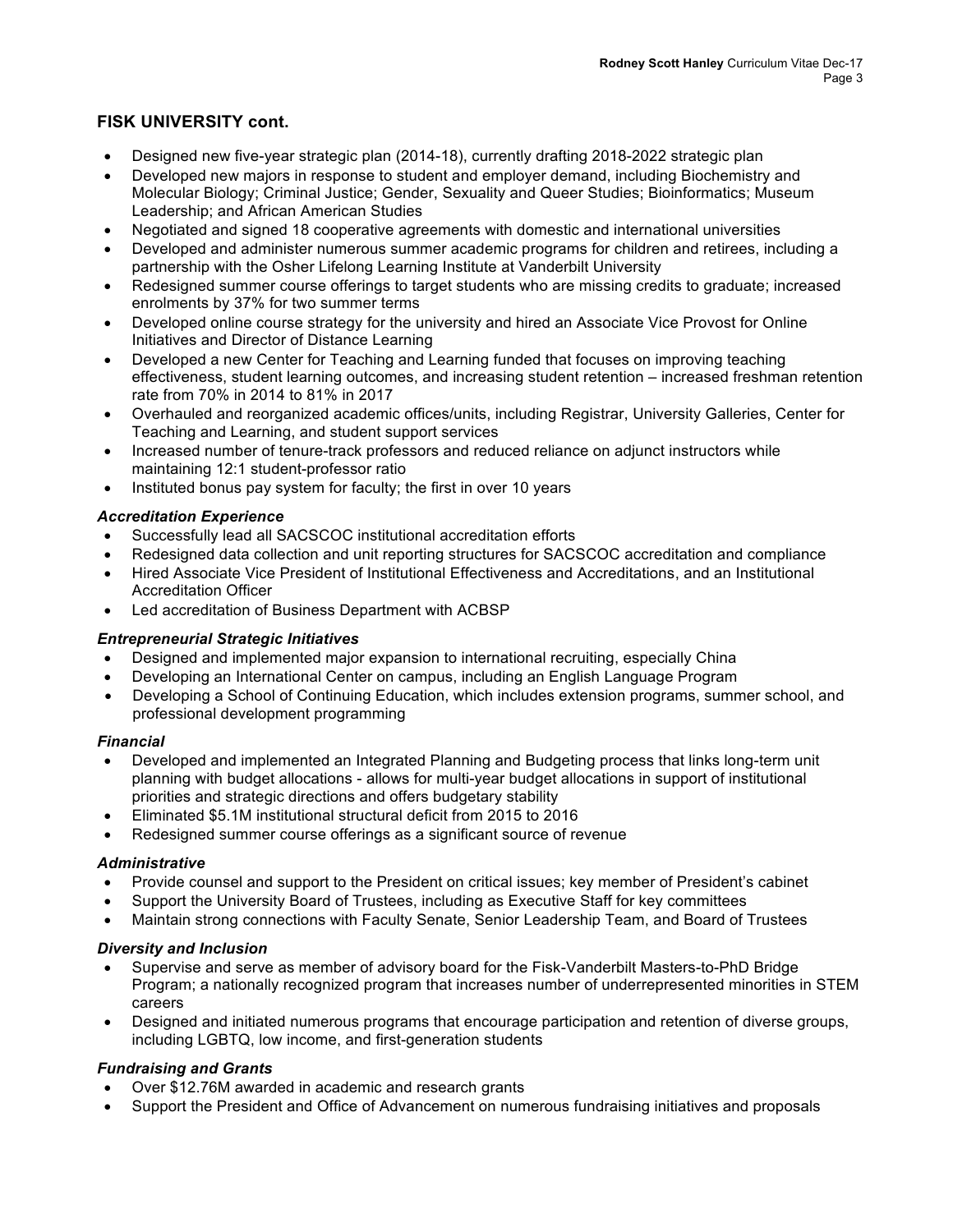| LAKEHEAD UNIVERSITY, Thunder Bay, Ontario, Canada                                                               | 2011 - 2014 |
|-----------------------------------------------------------------------------------------------------------------|-------------|
| <b>Provost and Vice-President (Academic)</b>                                                                    | 2011 - 14   |
| Acting Vice-President (Research, Economic Development and Innovation)                                           | $2013 - 14$ |
| Approximate annual budget of the university during my tenure was \$120 million with 10 faculties (or colleges), |             |

38 academic units, a medical school (Northern Ontario School of Medicine), a law school, 323 tenure-track faculty members, 240 contract faculty members, 1,850 support staff, and about 9,500 students. Lakehead is a public, research intensive university with two campuses (Thunder Bay and Orillia, Ontario). Ranked in the top 10 in Canada; and #1 in Ontario, and #1 in research productivity in all of Canada for primarily undergraduate institutions. Lakehead has a strong regional focus, especially towards Aboriginal and First Nations communities, natural resource interests and groups, and the Great Lakes watershed.

## **Positions Reporting to the Provost and Vice-President (Academic):**

| Deputy Provost                           |
|------------------------------------------|
| Vice-Provost (Student Affairs)           |
| Vice-Provost (Aboriginal Initiatives)    |
| Associate Vice-President (International) |
| Dean and Vice-Provost (Orillia Campus)   |
| Dean of Business Administration          |
| Dean of Engineering                      |
| Dean of Graduate Studies                 |
| Dean of Health and Behavioral Sciences   |

Dean of Law Dean of Medicine Dean of Natural Resources Management Dean of Science and Environmental Studies Dean of Social Sciences and Humanities Director of the Instructional Development Centre Ombudsperson University Librarian

## **Major Accomplishments:**

## *Academic Initiatives*

- Developed and launched a new law school, the first in Ontario in 43 years and the only one in North America that provides an integrated practice curriculum (vs. legal internships or articling); three specialty areas: rural law, natural resource law, and Aboriginal law
- Instituted and led the development and implementation of a new five-year Academic Plan after extensive campus-wide consultations
- Developed major collaborative partnerships with community colleges (Georgian College in Barrie, Ontario, and Confederation College in Thunder Bay) to develop joint programming, student exchanges, and student transfer pathways; including the first joint University-College engineering program in Canada
- Increased number of self-described Aboriginal or indigenous students from 9% to 14% of the student body
- •

## *Accreditation Experience*

• Led all unit and institutional accreditation (Ministry of Training Colleges and Universities, Province of Ontario), and unit-level quality assurance reviews (external) – about seven unit reviews per year

#### *Entrepreneurial Strategic Initiatives*

- Initiated and led a major international recruiting effort at both the undergraduate and graduate levels resulting in a **268% increase** in international students enrolled (+501 students in 3 years), and a **346% increase** in gross revenue from international enrollments (+\$7,330,129 in 3 years)
- Supervised development of an English Language Program, which has grown to 175 students in 3 years
- Initiated and led numerous international recruiting trips with Deans and other senior administrators
- Supervised domestic enrollment growth initiative increased graduate student enrolments by 19%, Orillia satellite campus enrolments by 23%
- Created and led a virtual satellite enrollment strategy that establishes satellite-learning sites for courses within small northern towns of the province which allow full course participation from immersive, telepresence technology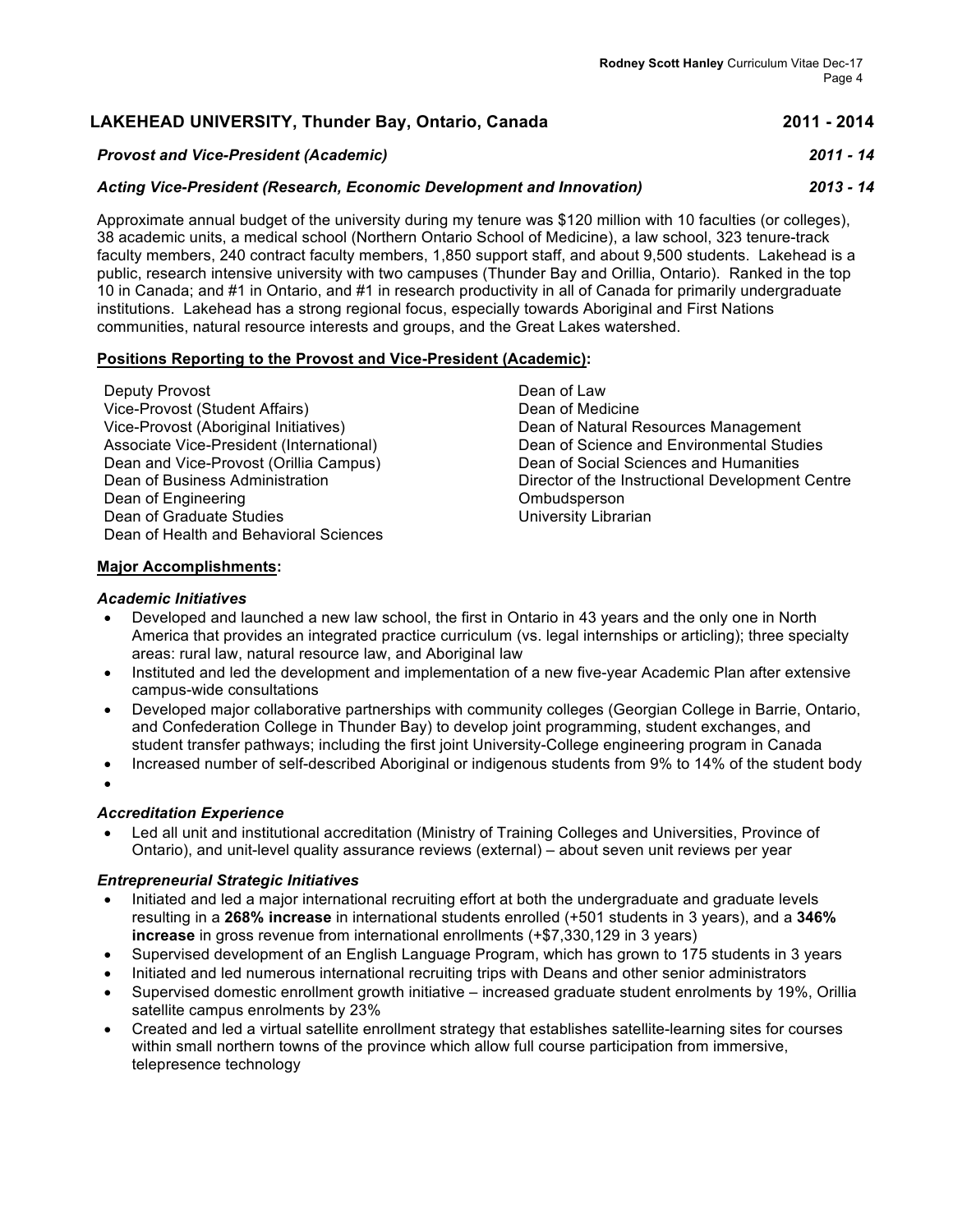## **LAKEHEAD UNIVERSITY cont.**

## *Student Services / Student Retention*

- Initiated and completed overhaul of student services reorganized Registrar's Office, established a Student Success Centre, and long-term plan for a One-Stop-Shop
- Increased retention rate of first year students from 83.9% in 2011 to 87.3% in 2014, and employment rate of graduates, both 6 months and 2 years after graduation, to higher than provincial average
- Increased conversion rate of applicants to enrollments by 15% from 2011 to 2014

#### *Diversity and Inclusion*

- Supervised a major institutional outreach to Aboriginal communities and students, including planning for a \$25 million Aboriginal-student building
- Increased numbers of Aboriginal students in student body to about 12% from 9% three years ago
- Developed special scholarship, which allocates tuition vouchers to minority and underprivileged children who participate in university-related activities, such as summer camps, mini-courses, and workshops

#### *Budget*

- Eliminated a persistent \$5M structural deficit by 2015-16 through creation of new revenue sources
- Developed and implemented an Integrated Planning and Budgeting process
- Successful record of developing long-term sustainable budgets within atmosphere of changes in government funding; balanced institutional budget annually

## *Administrative*

- Provided counsel and support to the President on critical issues, and, in particular as mentioned in my evaluations; provided strong and steady leadership to the Deans and other direct reports
- Effective leadership in labor relations as evidenced through excellent relations with unions and successful outcomes to grievances and human rights complaints
- Recruited many senior administrators, including a Founding Dean of Law, Dean of Engineering, and Vice-Provost (Aboriginal Initiatives), and formally renewed many others
- Acknowledged expert in the field of government relations
- Point person with the press for numerous controversial and complex issues
- Supported the University Board of Governors, including as Executive Staff for numerous committees

## *Transition and Succession Planning*

• Proposed and instituted the position of Deputy Provost

#### *Fundraising and Grants*

- Developed a Mining Center of Excellence, which established the University's presence in rapidly developing mining activities north of Thunder Bay (i.e. the Ontario 'Ring of Fire') - Center brings together faculty members involved in the geological sciences, Aboriginal land-related issues, and environmental research to promote the economic development of the region and fair land-use policies
- Over \$7M awarded in academic and infrastructure grants

# **UNVERSITY OF WINNIPEG, Winnipeg, Manitoba, Canada 2008 - 2011**

| <b>Dean of Science</b>                                             | $2008 - 11$ |
|--------------------------------------------------------------------|-------------|
| <b>Principal, Richardson College for the Environment (Interim)</b> | $2009 - 11$ |

Approximate annual budget of the Faculty of Science was \$11 million with 117 tenure-track faculty members, 41 contract faulty members, and 25 support staff. UW is an urban institution that is committed to serving the local community and has shifted the programmatic offerings to local demographics. Currently ranks 13<sup>th</sup> overall in Canada among primarily undergraduate universities and is one of the top primarily undergraduate universities in western Canada.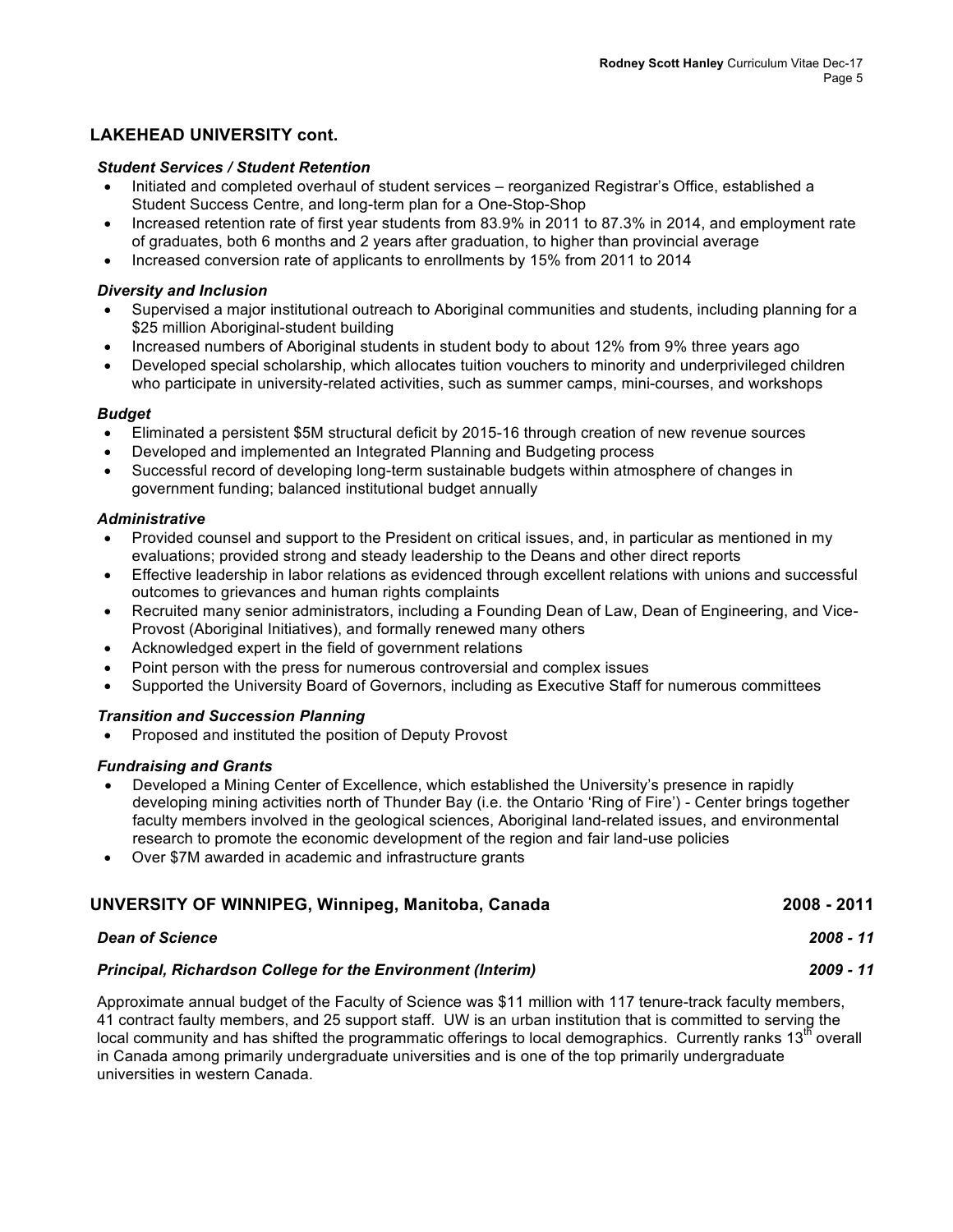## **UNIVERSITY OF WINNIPEG cont.**

#### **Major Accomplishments:**

#### *Campus Facilities Planning*

• Planned and developed a new \$67M LEED-certified flagship building – Science Complex and Richardson College for the Environment – houses research labs, classrooms, and department offices, a sustainability think tank, a center for science commercialization and incubation, and a major telepresence suite in partnership with CISCO Systems, Inc.

#### *Academic Planning*

- Led formal process of academic renewal, which included the conceptualization and implementation of many new areas and specialties, and the downsizing and elimination of others
- Developed new academic programs to capitalize on enrollment trends and meet demonstrated needs of the community, including Radiation Health; Radiation Therapy; Science and Business degree stream; Science, Environment and Indigenous Knowledge; and Urban Housing
- Enhancement of Faculty of Science research profile: income from grants increases from \$2,750,000 in 2004 to \$6,514,800 in 2013
- Experiential Learning initiative founded 2009

#### *Entrepreneurial Experience*

• Designed and implemented the Richardson College for the Environment and served as Interim Principal – a research institute and think tank with participants linking their research with policy recommendations for industry, government, and NGO's; themes taken up by the College during my leadership included water quality and access in northern communities, environmental restoration, and the impacts of climate change on northern forests

#### *Entrepreneurial Experience*

• Introduced an entrepreneurial culture to the Faculty of Science as evidenced by numerous new applied programs and business-related fundraising success

#### *Fundraising and Development*

• Participated in a \$70M fundraising 'World of Opportunity' Capital Campaign (2007-2011); \$135M raised by 2011

#### *Fundraising and Development cont.*

• Helped raise over \$35M for the construction of the science complex, \$7.6M to support medical isotope research and business development, and \$1.3M from the MacArthur Foundation to form a new academic program in Developmental Practices: Indigenous Development

| UNIVERSITY OF NORTH DAKOTA, Grand Forks                                  | 2001 - 2008 |
|--------------------------------------------------------------------------|-------------|
| Chair, Department of Earth System Science and Policy                     | 2005 - 08   |
| Director Graduate Studies, Department of Earth System Science and Policy | 2004 - 08   |
|                                                                          |             |

## *Senior Researcher, Northern Great Plains Center for People and the Environment 2004 - 08*

Approximate annual budget of the department was \$1.3 million with 12 faculty members, 6 support staff, and 30 students. Part of the John D. Odegard School of Aerospace Sciences, the department specializes in the use of aerial and satellite imagery to improve farming and land management practices throughout the upper Midwest.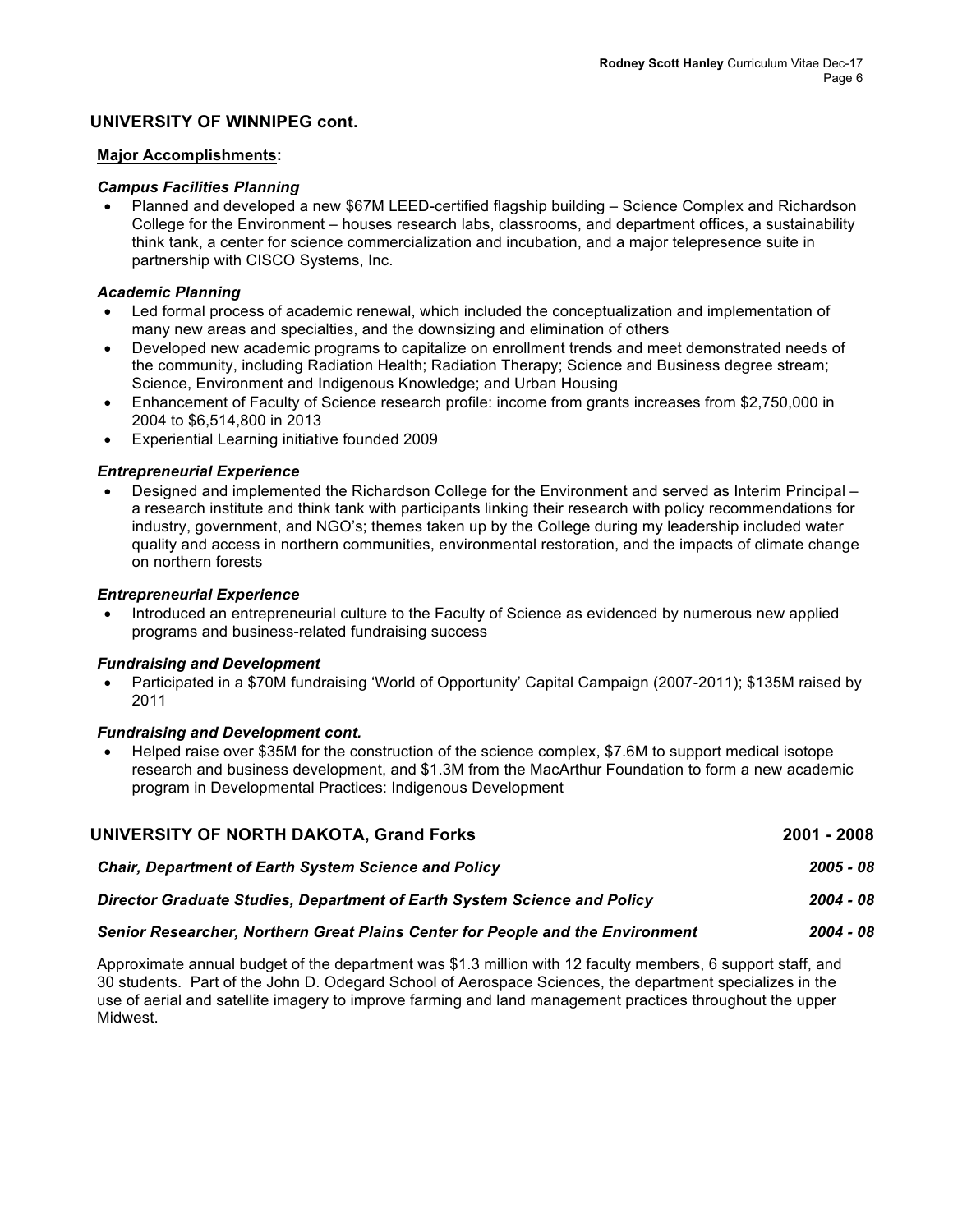## **UNIVERSITY OF NORTH DAKOTA cont.**

#### **Major Accomplishments:**

#### *Curriculum Development*

• Initiated, proposed and founded the Department of Earth System Science and Policy with a team of faculty and staff; highly multidisciplinary program that at the intersection of the arts and humanities and applied sciences, is intellectually centered on the policy, science, and practice of sustainability

#### *Entrepreneurial Experience*

- Crafted multi-institutional research and service consortium composed of participants from academia, industry, and government located throughout North Dakota, South Dakota, Montana, Wyoming, and Idaho
- Formed widespread partnerships with farmers, ranchers, NGOs, state and federal government to produce decision support systems for agriculture, natural resource, and educational communities
- Conducted research and public service projects that combined geospatial ecological modeling at the regional and continental scales with remote sensing (satellite and aerial imagery) and GIS technologies to address a wide variety of agricultural and land-use problems

## *Accreditation Experience*

• Participated in institutional accreditation by the Higher Learning Commission (North Central Association)

#### *Government*

• Extensive experience in government relations, especially with the North Dakota Congressional delegation and government leaders of surrounding states as evidenced through close relationships and support for substantial government funding

#### *Diversity*

• Developed academic program into one of the most diverse academic programs at the university and the entire upper Midwest; while I was the Director, 44% students were women, 50% were of color, and 44% were international; among our faculty, 41% were women, 45% were of color, and 45% were internationalnumbers far above the national averages for our area of study and region

#### *Fundraising and Grants*

- Over \$46M awarded in support of the numerous research and public service projects, including operating NASA's DC-8 research jet, design and installation of a specialized camera on the International Space Station, and numerous agriculture and land management research and service projects
- Considerable funding from NASA led to the formation of the National Suborbital Education and Research Center, whose primary goal was to link research conducted on the DC-8 jet to the teaching and public engagement mission of the university

# *ACADEMIC EXPERIENCE*

#### **FISK UNIVERSITY, Nashville, Tennessee**

## *Professor of Biology 2014 - present*

Academic programs developed Advisory board, Fisk-Vanderbilt Bridge Program Teaching and Learning Center developed Comprehensive planning and budgeting process developed

## **LAKEHEAD UNIVERSITY, Thunder Bay, Ontario, Canada**

## *Professor of Biology 2011 - 14*

Academic plan developed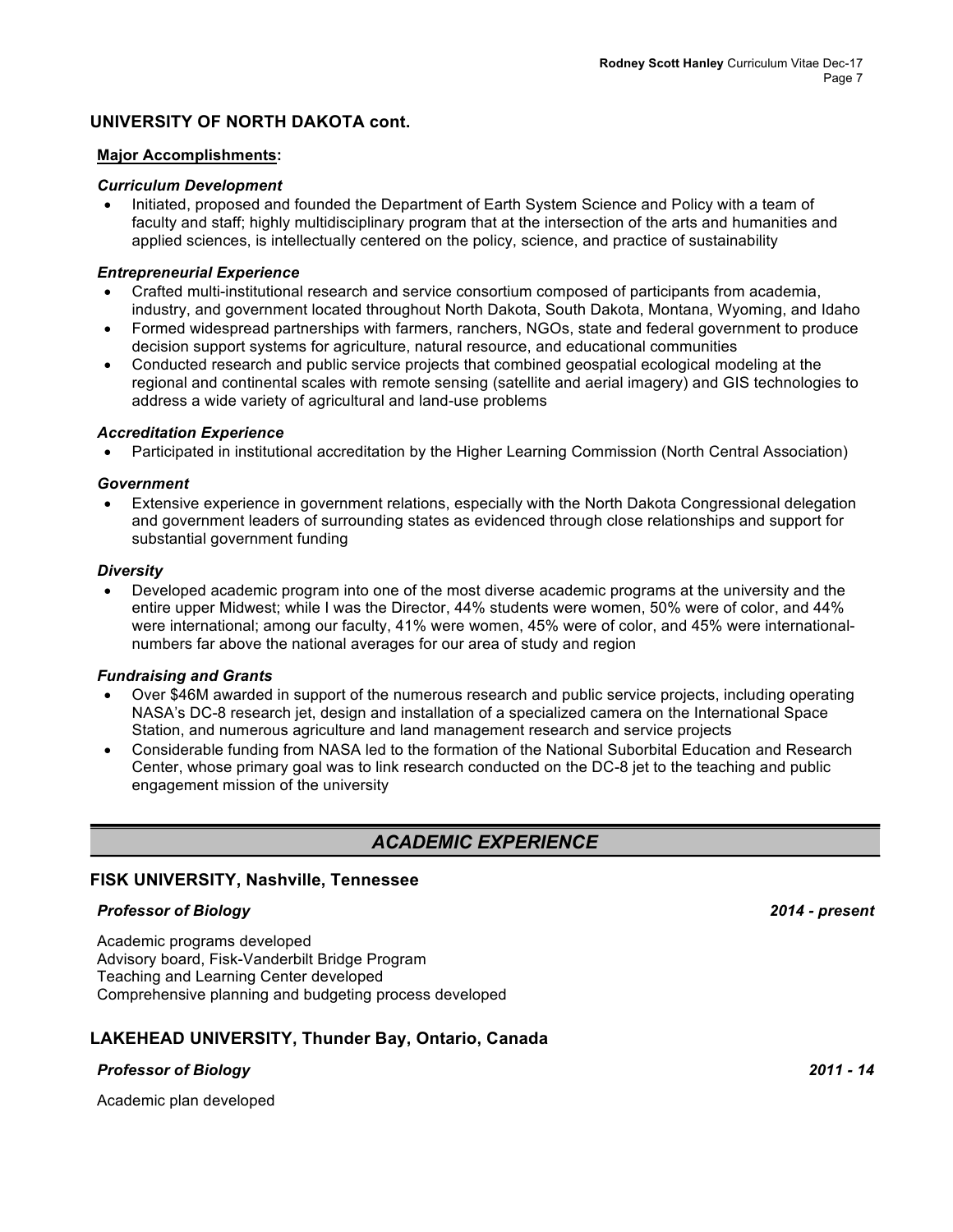## **LAKEHEAD UNIVERSITY cont.**

Planning and budgeting process developed Academic programs developed Member, Ogimaawin-Aboriginal Governance Council Board of Directors, Thunder Bay Regional Research Institute

## **UNIVERSITY OF WINNIPEG, Winnipeg, Manitoba, Canada**

| <b>Professor of Biology</b>                                                                                                                                                      | $2008 - 11$    |
|----------------------------------------------------------------------------------------------------------------------------------------------------------------------------------|----------------|
| Courses taught: Forensic Entomology<br>Academic Programs developed<br>Board of Directors, Prairie Isotope Production Enterprise (PIPE)                                           |                |
|                                                                                                                                                                                  |                |
| <b>UNIVERSITY OF NORTH DAKOTA, Grand Forks</b>                                                                                                                                   |                |
| <b>Adjunct Professor of Earth System Science and Policy</b>                                                                                                                      | 2008 - present |
| Associate Professor of Earth System Science and Policy                                                                                                                           | 2005 - 08      |
| <b>Adjunct Professor of Computer Science</b>                                                                                                                                     | $2004 - 08$    |
| <b>Adjunct Professor of Geography</b>                                                                                                                                            | 2004 - 07      |
| <b>Assistant Professor of Earth System Science and Policy</b>                                                                                                                    | 2004 - 05      |
| Courses taught: Communicating Environmental Information, Earth System Science and Policy, Readings in<br>Remote Sensing, Approaches in Predictive Modeling, Environmental Ethics |                |
| Graduate supervision - 10 M.S., 7 M.E.M., and 1 Ph.D.<br>Academic program developed                                                                                              |                |
| <b>UNIVERSITY OF KANSAS, Lawrence</b>                                                                                                                                            |                |
| <b>Graduate Teaching Assistant</b>                                                                                                                                               | 1999           |
| Courses taught: General Biology, General Entomology                                                                                                                              |                |
| <b>WASHINGTON STATE UNIVERSITY, Pullman</b>                                                                                                                                      |                |
| <b>Graduate Teaching Assistant</b>                                                                                                                                               | 1993 - 94      |
| Courses taught: General Entomology, Insect Morphology                                                                                                                            |                |
| <b>EASTERN ILLINOIS UNIVERSITY, Charleston</b>                                                                                                                                   |                |
| <b>Graduate Teaching Assistant</b>                                                                                                                                               | 1992 - 93      |
| Courses taught: General Biology, Mammalian Anatomy, General Entomology                                                                                                           |                |
| <b>ACADEMIC PROGRAMS DEVELOPED (** online/hybrid)</b>                                                                                                                            |                |
| Pending Criminal Justice (B.S. degree program, Fisk University)<br>Pending Gender, Sexuality and Queer Studies (B.A. degree program, Fisk University)                            |                |

- Pending Bioinformatics (B.S. degree program, Fisk University)
- Pending Museum Leadership (certificate program, Fisk University)\*\*
- 2017 African American Studies (B.A. minor program, Fisk University)\*\*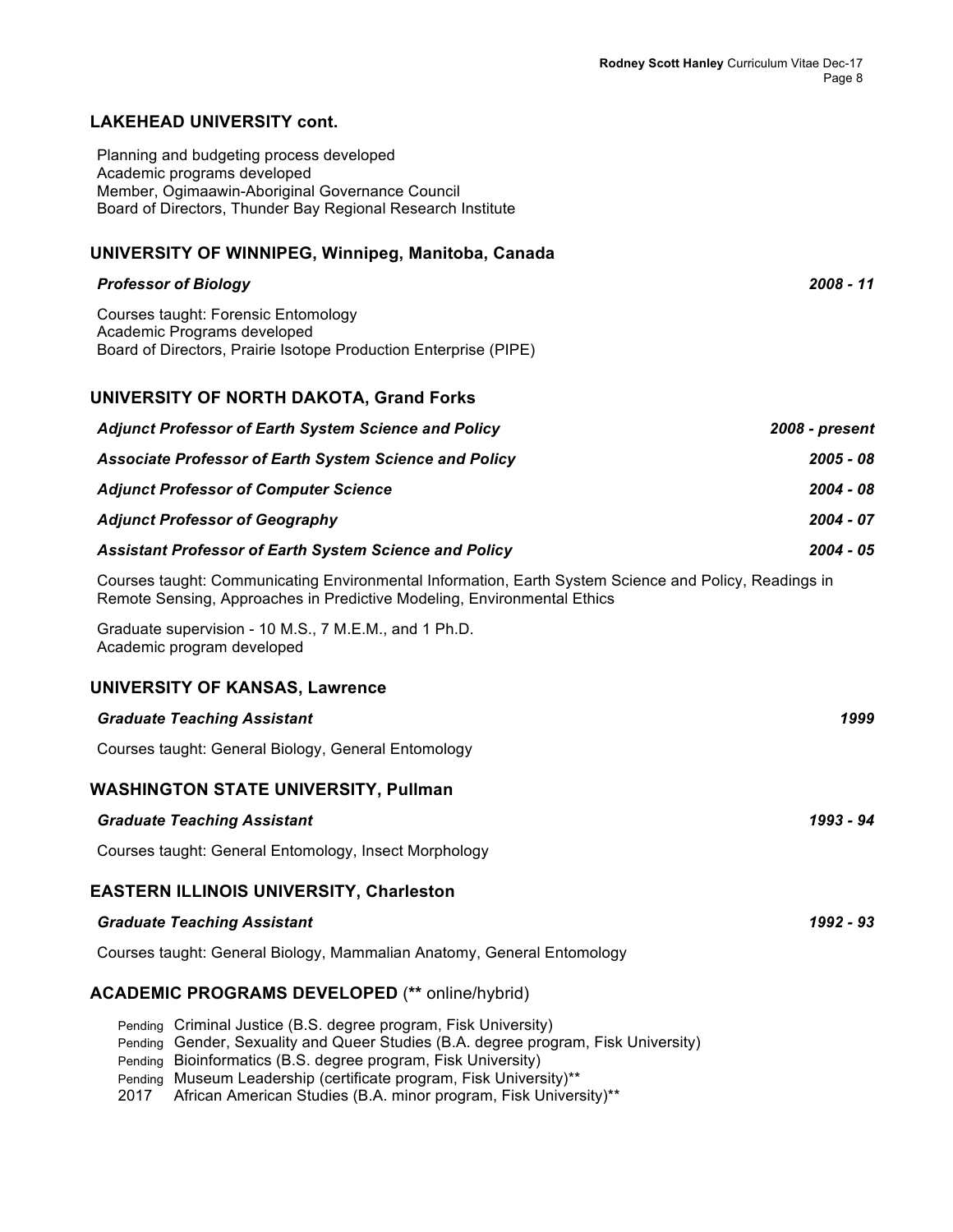## **ACADEMIC PROGRAMS DEVELOPED cont.**

- 2015 Biochemistry and Molecular Biology (B.A. degree program, Fisk University)
- 2013 Criminology (Bachelors of Arts and Science, Lakehead University-Orillia Campus)
- 2013 Media Studies (Honours Bachelors of Arts and Science, Lakehead University-Orillia Campus)
- 2013 Electrical Engineering (M.S. program, Lakehead University)
- 2011 Public Health (M.P.H. program, Lakehead University)**\*\***
- 2010 Science/Business Degree Stream (B.Sc. program, University of Winnipeg)
- 2010 Science, Environment and Indigenous Knowledge (B.Sc. program, University of Winnipeg)
- 2010 Housing Certificate (University of Winnipeg)
- 2010 Medical Physics (B.Sc., joint program between University of Winnipeg and CancerCare Manitoba)
- 2010 Radiation Health and Safety (B.Sc., collaboration between Univ. of Winnipeg and Acsion Industries)
- 2010 Radiation Therapy (B.Sc., joint program between University of Winnipeg and CancerCare Manitoba)<br>2009 Applied Computer Science (course-based M.Sc. degree program, University of Winnipeg)
- Applied Computer Science (course-based M.Sc. degree program, University of Winnipeg)
- 2009 Bioscience, Technology and Public Policy (course-based M.Sc. degree program, Univ. of Winnipeg)
- 2009 Co-Op Degree Option (University of Winnipeg)
- 2009 Geographic Information Systems (B.Sc. & B.A. degree program, joint program between University of Winnipeg and Red River Community College, Winnipeg, MB)
- 2008 Richardson College for the Environment (University of Winnipeg)
- 2004 Department of Earth System Science and Policy (academic department offering M.Sc., M.E.M., Ph.D. degrees, University of North Dakota)

# *OTHER POSITIONS*

## *U.S. ARMY & ILLINOIS ARMY NATIONAL GUARD, Springfield, Illinois*

# *Sergeant, Squad Leader, 233rd Military Police Company, 1st Infantry Division 1985 - 91*

**Military Police** (MOS 95B) - Supervised and provided support to the battlefield by conducting circulation control, area security, prisoner of war operations, civilian internee operations, law and order operations on the battlefield and peacetime Army community through security of resources, crime prevention, and preservation of law and order. Top Secret Security Clearance. Honorable discharge (excellent rating for service time; exceeded standards for performance and personal conduct).

Accomplishments: Army Service Ribbon, Army Component Overseas Training Ribbon, Army Reserve Components Achievement Medal, Army Discharge Pin, Sharpshooter Badge - Machine Gun, Pistol, Rifle

**Persian Gulf War** – Unit called to active duty during Persian Gulf War and attached to the 1<sup>st</sup> Infantry Division ("The Big Red One") in Saudi Arabia, Iraq, and Kuwait. Served as a Sergeant and Platoon Squad Leader; conducted battlefield circulation control, area security, prisoner of war operations, route security, and checkpoint control.

Accomplishments: Southwest Asia Service Medal (with 3 service stars), National Defense Service Medal, Kuwait Liberation Medal (awarded by the Kingdom of Saudi Arabia), Valorous Unit Award, Meritorious Unit Commendation Medal.

## *BOY SCOUTS OF AMERICA, Decatur, Illinois*

#### *Eagle Scout, Troop 202 1978 - 85*

Eagle Scout rank earned in 1982; highest rank in scouting (only about 2% of all scouts earn the rank of Eagle Scout).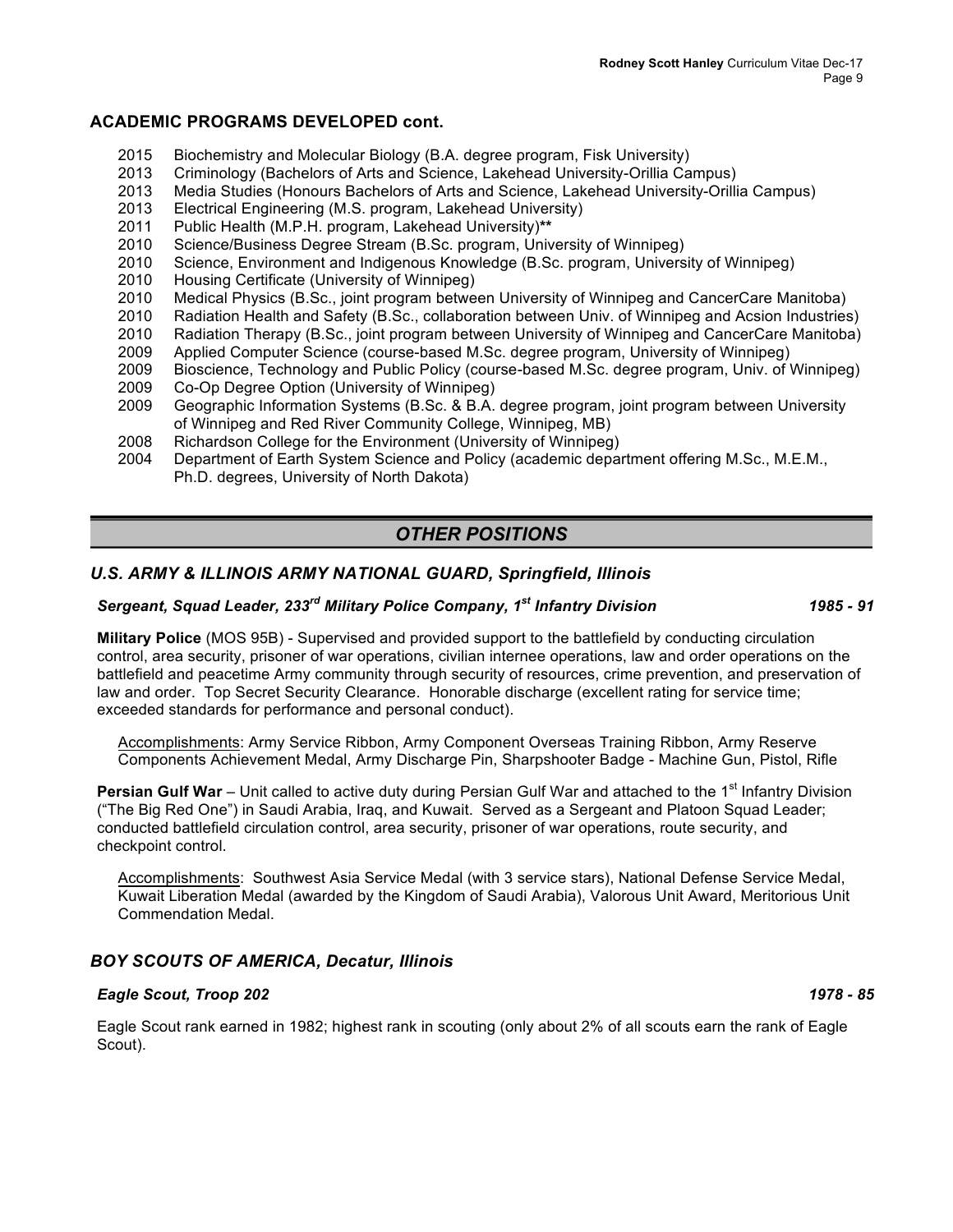# *LEADERSHIP PROGRAMS/COURSES*

## *Degrees/Certificates*

- Certificate in Strategic Human Resources Leadership, School of Industrial and Labor Relations, Cornell University, 2016
- M.St. in Sustainability Leadership, Institute of Continuing Education, University of Cambridge, 2013- 2016 (dissertation awarded distinction)

## *Courses*

- Institute for Management and Leadership in Education (MLE), Graduate School in Education, Harvard University, June-July 2011
- Negotiation Training Course, Canadian Association of University Business Officers / Association Canadienne du Personnel Administratif Universitaire, November 2009
- Annual Faculty Bargaining Workshop, Canadian Association of University Business Officers / Association Canadienne du Personnel Administratif Universitaire, November 2009
- Senior University Administrators Course (SUAC), Centre for Higher Education Research and Development, Banff, Alberta, June 2009
- President's Issues in Higher Education Leadership Series, University of North Dakota, Grand Forks, 2007-08
- Orientation for Strategic Planning, University of North Dakota, Grand Forks, ND, May 5, 2004

## *Training Workshops*

- Career Pathways Initiative Workshop, United Negro College Fund, Atlanta, GA June 26-28, 2017
- Harassment and Sensitivity Training Campus-Wide Workshop. Fisk University, Nashville, TN, May 4, 2017
- Tennessee Higher Education Executive Roundtable Learning Analytics and Student Success, Nashville, TN, August 10, 2016
- Empower: Preparing a Competitive HBCU Applicant Pool for Health Science Careers, Nashville, TN, June 28-29, 2016
- Enterprise Risk Management Workshop, BDO Canada LLP, Thunder Bay, ON, November 14, 2012
- Development for Deans Workshop. Council for Advancement & Support of Education (CASE), Washington, DC, February 15-17, 2010
- Association of American Colleges and Universities Annual Meeting. Panel Discussion, How Do We Cultivate Diverse Faculty and Academic Leaders for a Diverse World? Washington, D.C., Jan 2008
- Association of American Colleges and Universities Annual Meeting. Pre-Conference Symposium, No Longer Optional: Educating for Personal and Social Responsibility. Washington, D.C., Jan 2008
- American Conference of Academic Deans Workshop. Strategic Planning-Inception to Implementation. Washington, D.C., January 2008
- Write Winning Grants, Grant Writers' Seminars & Workshops and the University of North Dakota, Fargo, ND, April 30, 2004
- Invasive Plants in Natural and Managed Ecosystems Workshop and International Conference on the Ecology and Management of Alien Plant Species, Ft. Lauderdale, FL, November 6-11, 2003

## *Miscellaneous Programs*

- Empowered Leadership, University of North Dakota, Grand Forks, ND, September 26, 2007
- Institutional Review Board Certification, University of North Dakota, Project Title: Developing Innovative Avenues for Community Based Research, July 24, 2007
- Admissions Applications Certification*,* Embark Online/Princeton Review, University of North Dakota, Grand Forks, ND, February 23, 2007
- Supervising and Evaluating Faculty and Staff: Making it Meaningful, University of North Dakota, Grand Forks, ND, February 15, 2007
- Closing the Assessment Loop: "We've Collected 'Data' But Now What? (And Is Any of This Worth My Time?)", University of North Dakota, Grand Forks, ND, February 6 and 12, 2007
- Prevent Harassment: Promote Respect Certification, Employer Training, LLC, Spring Lake, New Jersey, November 2005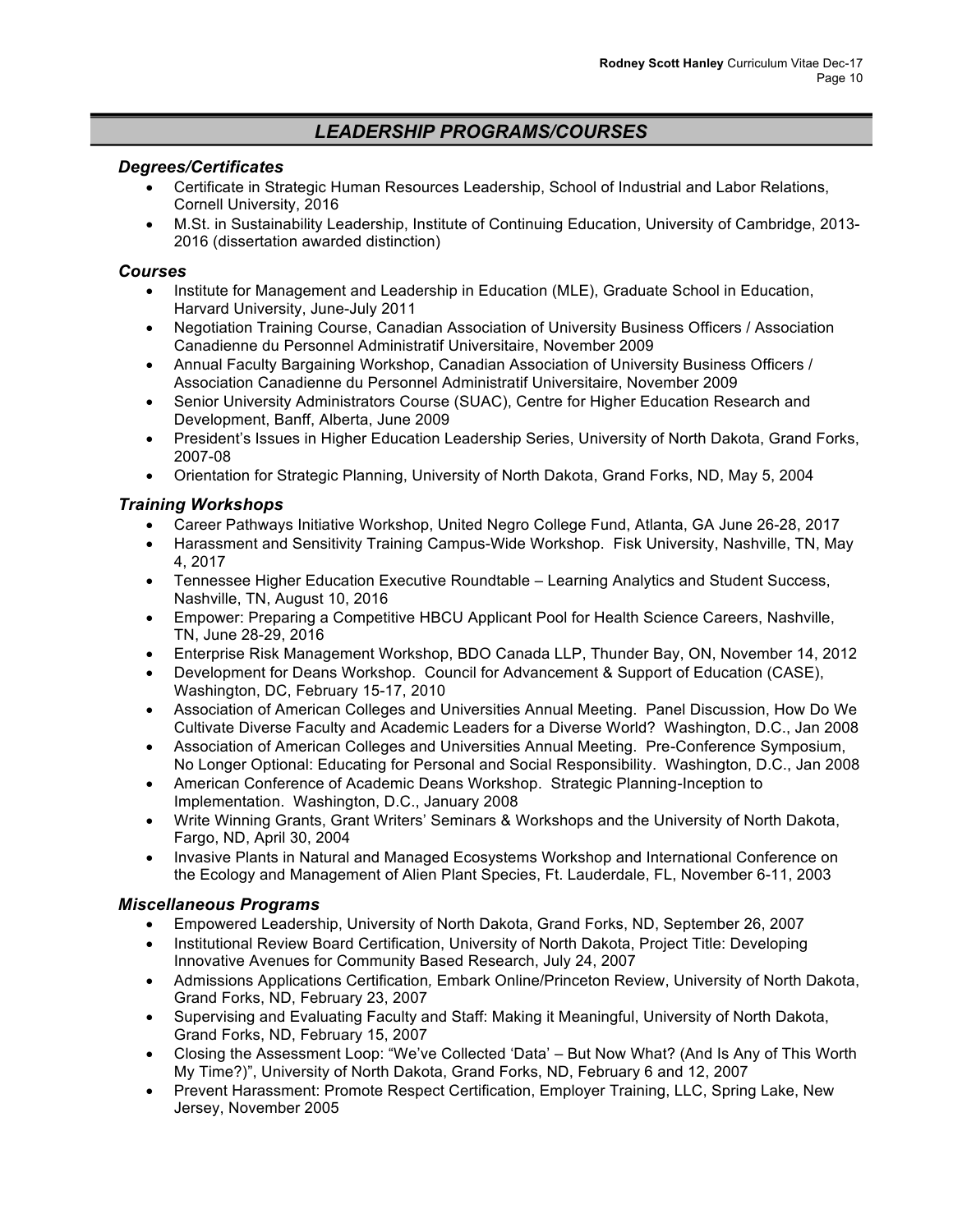## *FUNDRAISING*

|                          |                                                                                                                                                                                                                                                                                                                                                                                   | Total amount (2009-2012): \$40,892,000 |      |                          |              |
|--------------------------|-----------------------------------------------------------------------------------------------------------------------------------------------------------------------------------------------------------------------------------------------------------------------------------------------------------------------------------------------------------------------------------|----------------------------------------|------|--------------------------|--------------|
| <b>Northern Ontario)</b> | FedNor (Government of Canada's regional development organization for<br>Lakehead University Faculty of Law. In support of renovations to a historical<br>building that houses the Law School, Lakehead University. 2012                                                                                                                                                           |                                        |      |                          | \$3,500,000  |
|                          | <b>Canadian Federal Government</b><br>Capital Proposal: Lakehead University Faculty of Law. In support of renovations<br>to a historical building to house the Law School, Lakehead University. 2012                                                                                                                                                                              |                                        |      |                          | \$2,000,000  |
|                          | <b>Canadian National (CN) Railroad Company</b><br>Scholarship and capital donation. Donation in support of student scholarships and<br>the construction of the Science Complex and Richardson College for the<br>Environment, University of Winnipeg. 2011                                                                                                                        |                                        |      |                          | \$3,500,000  |
|                          | <b>CISCO Systems, Inc.</b><br>CISCO Systems Chair in Collaborative Technologies, University of Winnipeg<br>Commercialization Research and Education Alliance for Science, Technology and<br>the Environment (UWin CREATE), \$2 million (2010-2015). In support of a<br>research chair and construction of the Science Complex and Richardson College<br>for the Environment. 2010 |                                        |      |                          | \$2,000,000  |
|                          | <b>Province of Manitoba</b><br>Manitoba Research Innovation Fund, University of Winnipeg Commercialization<br>Research and Education Alliance for Science, Technology and the Environment<br>(UWin CREATE). In support of the construction of the Science Complex and<br>Richardson College for the Environment. 2010                                                             |                                        |      |                          | \$2,000,000  |
| 2010                     | <b>Western Economic Diversification</b><br>UWin CREATE: Commercialization, Research, & Education Alliance for Science,<br>Technology & the Environment. In support of the construction of the Science<br>Complex and Richardson College for the Environment, University of Winnipeg.                                                                                              |                                        |      |                          | \$7,000,000  |
|                          | <b>Canadian Federal Government</b><br>Infrastructure Grant. In support of the construction of the Science Complex and<br>Richardson College for the Environment, University of Winnipeg. 2010                                                                                                                                                                                     |                                        |      |                          | \$18,042,000 |
|                          | <b>Select Corporate Donations</b>                                                                                                                                                                                                                                                                                                                                                 |                                        |      |                          |              |
| 2011                     | Bee-Clean Corp.                                                                                                                                                                                                                                                                                                                                                                   | \$200,000                              | 2010 | <b>Power Corporation</b> | \$1,500,000  |

| <u>_ , , ,</u> | <b>DUU UIUUII UUIPI</b> | $v$ . $v$ . $v$ . $v$ | ---  | , ono, oo, polation   | $v \cdot v \cdot v \cdot v$ |
|----------------|-------------------------|-----------------------|------|-----------------------|-----------------------------|
| 2011           | Number 10 Architects    | \$250,000             | 2010 | Hudbay Minerals, Inc. | \$200,000                   |
| 2010           | Cangene Corporation     | \$100,000             | 2009 | Lafarge Corporation   | \$250,000                   |
| 2010           | Grand & Toy, Inc.       | \$150,000             | 2009 | Ricoh Company, Ltd.   | \$200,000                   |
|                |                         |                       |      |                       |                             |

# *GRANTS IN SUPPORT OF RESEARCH*

## **Total amount (1995-2016): \$34,925,134**

\$851,625

US Department of Health and Human Services. *Capacity Building Innovations: Substance Abuse and HIV Prevention Services from African American Young Men Who Sleep With Men*. Substance Abuse and Mental Health Services Administration, Sub-Award from Vanderbilt University. Sub-Award PI, 2017- 2019 (5H79SP021246-02)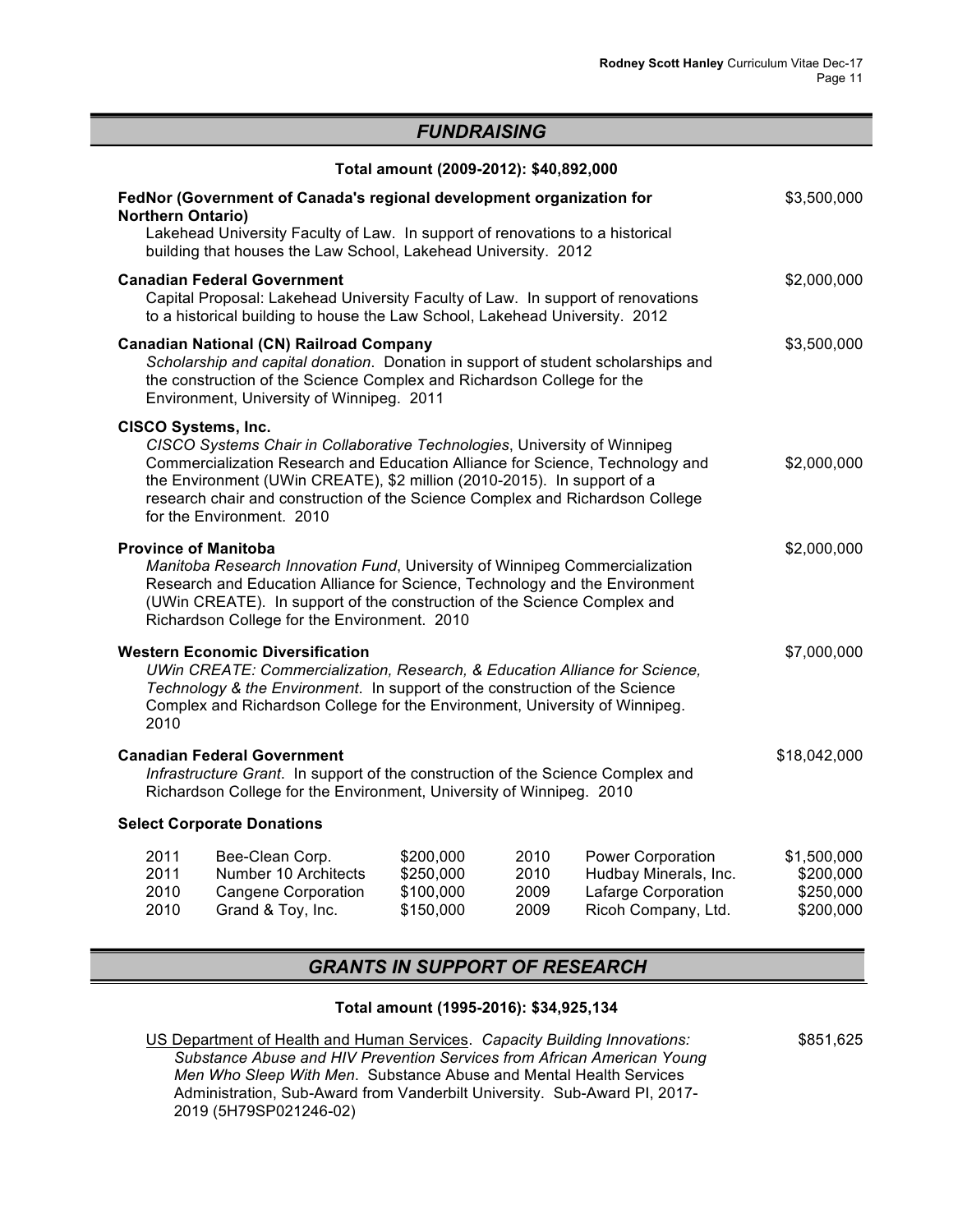# **GRANTS IN SUPPORT OF RESEARCH cont.**

| National Science Foundation. CREST: Center for Biological Signature and<br>Sensing. Center for Research Excellence in Science and Technology, Fisk<br>University. Institutional Administrative Supervisor, 2016-2020 (NSF Grant<br>1547757)                                                                                                                                                                                                                                                                                                                                                                                                                                                  | \$5,000,000 |
|----------------------------------------------------------------------------------------------------------------------------------------------------------------------------------------------------------------------------------------------------------------------------------------------------------------------------------------------------------------------------------------------------------------------------------------------------------------------------------------------------------------------------------------------------------------------------------------------------------------------------------------------------------------------------------------------|-------------|
| Province of Manitoba. Initial Request for an Accelerator Research Centre: A<br>Proposal to the Manitoba Government. Co-PI, 2013-2015                                                                                                                                                                                                                                                                                                                                                                                                                                                                                                                                                         | \$3,600,000 |
| Natural Resources Canada. Development and Regional Demonstration of<br>Accelerator Production of Tc-99m for a Secure and Sustainable Non-Reactor<br>Supply for Canadian Patients. Co-PI, Prairie Isotope Production Enterprise-<br>Board Member and Business Development manager), 2010-2012                                                                                                                                                                                                                                                                                                                                                                                                 | \$4,000,000 |
| National Aeronautics and Space Administration, Applied Sciences Program Grant.<br>Northern Great Plains Center for People and the Environment - Year 7. Co-<br>PI, 2008-2009 (NASA Grant NNX08AO97G)<br>PI of project: Distributional Impacts of Climate Change on Insect<br>Pollinators Important to Agriculture in the Northern Great Plains<br>Co-PI of project: Historical and Future Dynamics of Land Use<br>(Grassland/Cropland/Conservation) and the Rural Urban Interface in<br>the Northern Great Plains<br>Co-PI of project: Adaptation Planning for Climate Change Impacts on<br>the Northern Great Plains: Assessing Decision Support Needs and<br><b>Communication Barriers</b> | \$2,576,054 |
| National Aeronautics and Space Administration, Applied Sciences Program Grant.<br>Northern Great Plains Center for People and the Environment - Year 6. Co-<br>PI, 2007-2008 (NASA Grant NNX06AE16G)<br>PI of project: Evaluation of Wetland Restoration: Insect and Floral<br>Diversity in the Glacial Ridge National Wildlife Refuge<br>PI of project: Distributional Impacts of Climate Change on Biodiversity<br>of the Northern Great Plains - Year 2<br>PI of project: Predicting Invasive Species Patterns<br>$\bullet$                                                                                                                                                               | \$2,766,945 |
| National Aeronautics and Space Administration, Applied Sciences Program Grant.<br>Northern Great Plains Center for People and the Environment - Year 5. Co-<br>PI, 2006-2007 (NASA Grant NNS06AA83G)<br>PI of project: Evaluation of Wetland Restorations: Floral Diversity in<br>the Glacial Ridge National Wildlife Refuge<br>PI of project: Decision Support Systems for Predicting Invasive<br><b>Species Patterns</b><br>PI of project: Distributional Impacts of Climate Change on Biodiversity<br>of the Northern Great Plains - Year 1                                                                                                                                               | \$1,980,000 |
| National Aeronautics and Space Administration, Earth Science Research and<br>Applications Grant. Northern Great Plains Center for People and the<br>Environment - Year 4. Co-PI, 2005-2006 (NASA Grant NN204AB42G)<br>PI of project: Science and Applications Research Development:<br><b>Predicting Invasive Species Patterns</b>                                                                                                                                                                                                                                                                                                                                                           | \$2,149,000 |
| Sigma Xi Scientific Research Society, Grant-in-Aid of Research. Predictive<br>Distributional Modeling of Malaria in the Kinabatangan River Basin, Sabah,<br>Malaysia. Faculty Advisor, 2005 (Sigma Xi Grant 10040030)                                                                                                                                                                                                                                                                                                                                                                                                                                                                        | \$1,000     |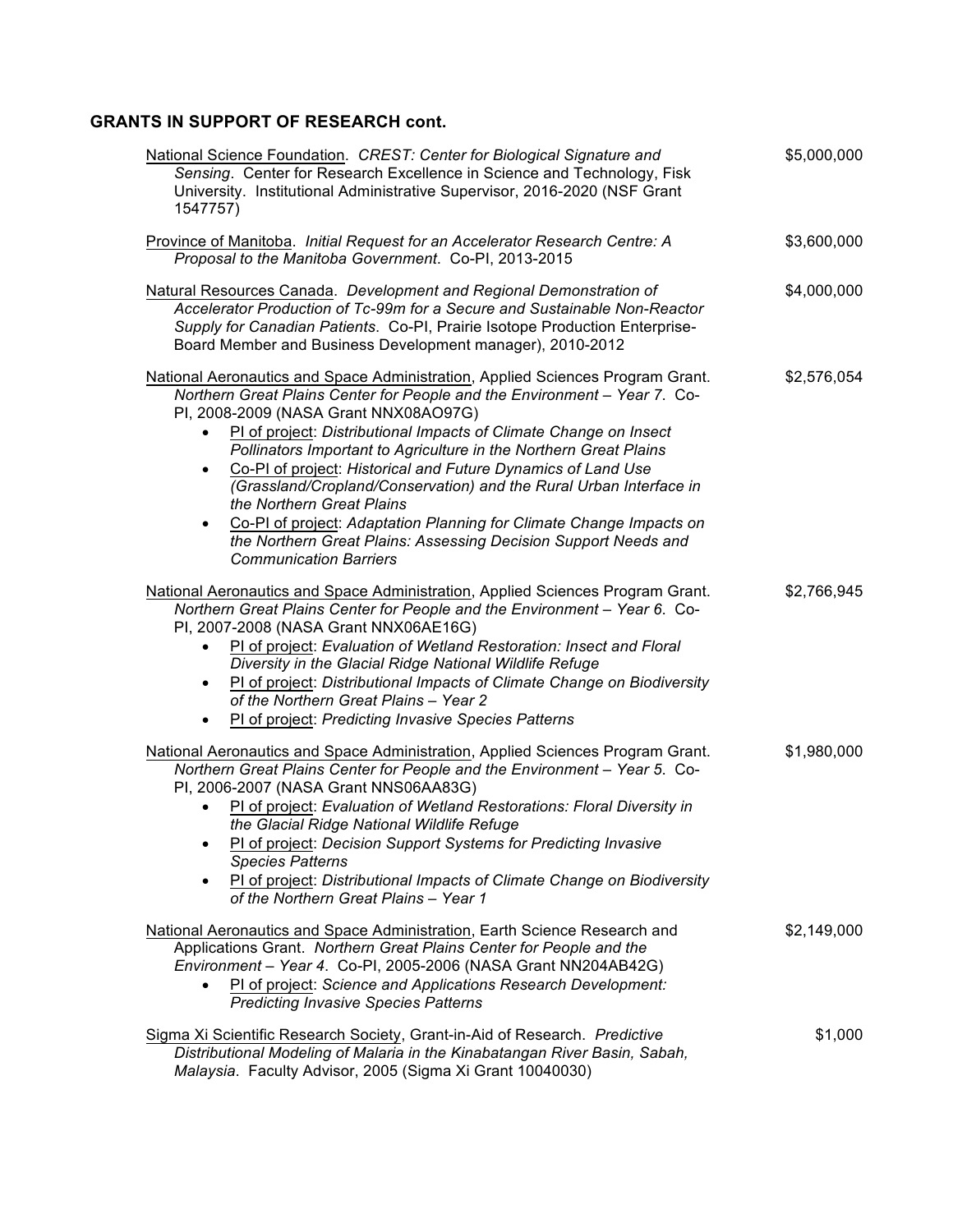# **GRANTS IN SUPPORT OF RESEARCH cont.**

| Upper Midwest Aerospace Consortium AeroCam Aerial Imagery Grant. Mapping<br>Mosquito Habitat in Turtle River State Park, North Dakota Using AeroCam<br>Aerial Imagery Data. Pl, 2004                                                                                                                                                                               | \$3,289     |
|--------------------------------------------------------------------------------------------------------------------------------------------------------------------------------------------------------------------------------------------------------------------------------------------------------------------------------------------------------------------|-------------|
| University of North Dakota, New Faculty Scholar Award. Predicting the Spread<br>and Outbreak of West Nile Virus in North America: An Early Warning System<br>Based on Ecological Niche Modeling. PI, 2004 (UND Project 2302 1813)                                                                                                                                  | \$5,000     |
| National Aeronautics and Space Administration, Earth Science Research and<br>Applications Grant. Northern Great Plains Center for People and the<br>Environment - Year 3. Co-PI, 2003-2004 (NASA Grant NAG13-03024)<br>PI of project: Science and Applications Research and Development:<br><b>Predicting Invasive Species</b>                                     | \$2,682,000 |
| University of North Dakota, Upper Midwest Aerospace Consortium, AeroCam<br>Aerial Imagery Grant. Mapping the Invasive Weed Leafy Spurge in the Fort<br>Berthold Indian Reservation in North Dakota Using AeroCam Aerial Imagery<br>Data - Year 2. Pl, 2003                                                                                                         | \$5,265     |
| National Aeronautics and Space Administration, Public Access Resource Center<br>(PARC) Grant. Empowering the General Public to Use EOSDIS -<br>Implementation Phase. Project Scientist, 2002-2003 (NASA Grant NAG5-<br>3616)<br>Project Scientist: Mapping and predictive modeling of the invasive                                                                 | \$5,167,000 |
| weed leafy spurge                                                                                                                                                                                                                                                                                                                                                  |             |
| University of North Dakota, Upper Midwest Aerospace Consortium AeroCam<br>Aerial Imagery Grant. Mapping the Invasive Weed Leafy Spurge in the Fort<br>Berthold Indian Reservation in North Dakota Using AeroCam Aerial Imagery<br>Data. PI, 2002                                                                                                                   | \$5,265     |
| National Aeronautics and Space Administration, Research and Applications Grant.<br>Northern Great Plains Center for People and the Environment - Year 2. Co-<br>PI, 2002-2003 (NASA Grant NAG13-02047)<br>PI of project: Science and Applications Research and Development:<br>$\bullet$<br>Predicting Invasive Species and Species Migration Patterns             | \$2,000,000 |
| National Aeronautics and Space Administration, Research and Applications Grant.<br>Northern Great Plains Center for People and the Environment. Project<br>Scientist, 2001-2002 (NASA Grant NAG13-01006)<br>Project Scientist (8/2001-7/2002): Science and Applications Research<br>and Development: Predicting Invasive Species and Species Migration<br>Patterns | \$1,496,700 |
| University of Kansas, Natural History Museum Research Grant. Collecting Rove<br>Beetles of the Tribe Hoplandriini in Bolivia (Insecta: Coleoptera: Staphylinidae:<br>Aleocharinae). PI, 2001                                                                                                                                                                       | \$1,025     |
| National Science Foundation, PEET Grant. Partnerships in Aleocharine<br>Systematics, Phylogeny of Basal Lineages and Identification of North<br>American and Mexican Genera. Ph.D. student, 1995-2000 (NSF Grant DEB-<br>9521755)                                                                                                                                  | \$634,966   |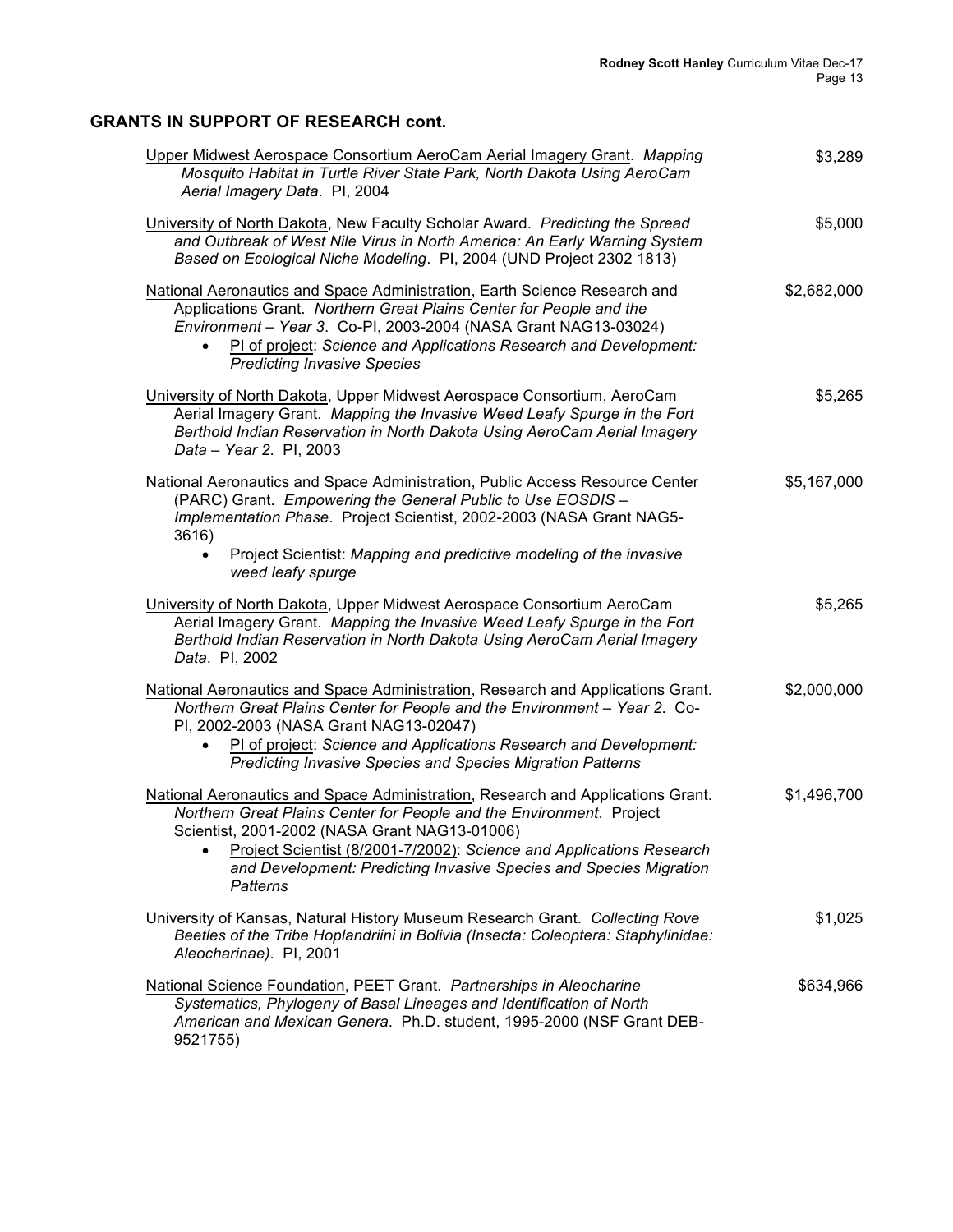| <b>GRANTS IN SUPPORT OF ACADEMICS</b>                                                                                                                                                                                                                                                                                                        |             |  |
|----------------------------------------------------------------------------------------------------------------------------------------------------------------------------------------------------------------------------------------------------------------------------------------------------------------------------------------------|-------------|--|
| Total amount (2003-2017): \$39,309,701                                                                                                                                                                                                                                                                                                       |             |  |
| U.S. Department of Education. Title III Award, Historically Black Colleges and<br>Universities Award. 2017-2022                                                                                                                                                                                                                              | \$1,589,383 |  |
| Walton Family Foundation and Ford Foundation. Diversifying Art Museum<br>Leadership Initiative. Museum Leadership Certificate Program. 2017-2020<br>(awarded, to start Oct. 2017)                                                                                                                                                            | \$550,000   |  |
| Lilly Endowment, Inc. United Negro College Fund Career Pathways Initiative<br>(CPI) Implementation Grant. 2016-2022                                                                                                                                                                                                                          | \$1,000,000 |  |
| Lilly Endowment, Inc. United Negro College Fund Career Pathways Initiative<br>(CPI) Planning Grant. 2016                                                                                                                                                                                                                                     | \$50,000    |  |
| U.S. Department of Education. Trio Student Support Services. Leadership,<br>Enrichment and Academic Development (LEAD) Program. 2015-2020 (USDE<br>Grant P042A151329)                                                                                                                                                                        | \$1,237,915 |  |
| U.S. Department of Education. Title III Part B, Historically Black Colleges and<br>Universities Continuation Award. 2015-2020                                                                                                                                                                                                                | \$1,479,086 |  |
| U.S. Department of Education. Student Aid and Fiscal Responsibility Act<br>(SAFRA) Project. Distance Learning as a Means to Improve Student Learning<br>Outcomes. 2015-2020                                                                                                                                                                  | \$500,000   |  |
| The Andrew W. Mellon Foundation. Fisk University Center for Teaching and<br>Learning. 2015-2018                                                                                                                                                                                                                                              | \$500,000   |  |
| Northern Ontario Heritage Fund Corporation. Ministry of Northern Development<br>and Mines, Ontario Government. Lakehead University Immersive Technology<br>Acquisition Project - Phase 2. 2013                                                                                                                                               | \$995,912   |  |
| Ontario Provincial Government, Ministry of Training, Colleges and Universities.<br>Lakehead University Credit Transfer Institutional Grant. 2013                                                                                                                                                                                             | \$415,243   |  |
| Ontario Provincial Government, Ministry of Training, Colleges and Universities.<br>Proposal to Establish a System Pathway from College General Arts and<br>Science Programs to Lakehead University's Honours Bachelor of Arts and<br>Science, Bachelor of Arts and Science and Bachelor of Arts (General). 2012                              | \$100,000   |  |
| MacArthur Foundation, Master's in Development Practice Secretariat. Proposal to<br>Develop a Masters of Developmental Practices Program with a Focus on<br>Indigenous Development. In partnership with the University of Ottawa,<br>Pontifica Universidad Contólica del Perú, University of Manitoba, and Menno<br>Simons College, 2010-2015 | \$1,350,167 |  |
| National Sciences and Engineering Research Council of Canada. Eco-Kids on<br>Campus. P.I.-assumed direct responsibility of this grant after the death of my<br>Associate Dean, Dr. Randy Kobes, in 2010, 2009-2011                                                                                                                           | \$42,000    |  |
| University of North Dakota, Center for Community Engagement Grant. Expanding<br>the "Public" Dimension of Public Scholarship: A Community-University Forum<br>and On-Going Dialogue. Co-PI, 2008                                                                                                                                             | \$4,620     |  |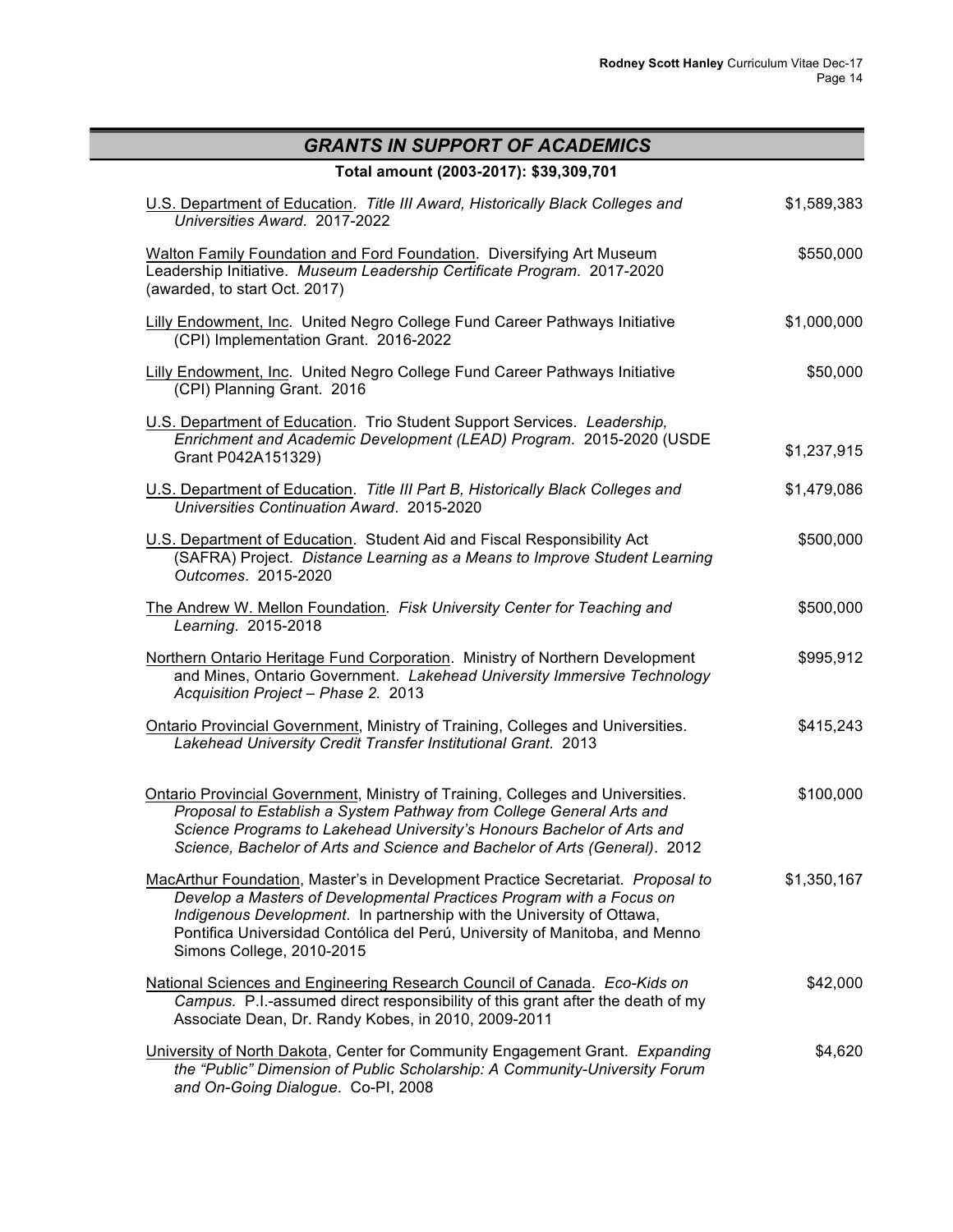## **GRANTS IN SUPPORT OF ACADEMICS cont.**

| National Aeronautics and Space Administration, Earth Science and Applications | \$24,999,303 |
|-------------------------------------------------------------------------------|--------------|
| Grant. DC-8 Transfer to Create a National Suborbital Education and            |              |
| Research Center. Co-PI, 2005-2010 (NASA Grant NNG05WC01A)                     |              |
| National Science Foundation, Research Experiences for Undergraduates (REU)    | \$279,071    |
| Grant. Engaging Undergraduates in Multidisciplinary Remote Sensing Image      |              |
| Acquisition and Analysis Research at the University of North Dakota. Faculty  |              |
| Advisor, 2003-2004 (NSF Grant ECC-0139185)                                    |              |
| • Faculty advisor for undergraduate student project: BugHunter: An            |              |

• Faculty advisor for undergraduate student project: *BugHunter: An Instrument for Unmanned Airborne Entomological Collection*

## *PROFESSIONAL & COMMUNITY AFFILIATIONS*

## **Professional**

## *Board Memberships* 2014 - present Fisk-Vanderbilt Master's-to-Ph.D. Bridge Program, Fisk University and Vanderbilt University, Nashville, Tennessee • Advisory Board 2011 - 14 Ogimaawin-Aboriginal Governance Council, Lakehead University, Thunder Bay, Ontario • Council member, Advisors Committee 2012 - 14 Thunder Bay Regional Research Institute, Thunder Bay, Ontario • Board member, Governance Committee 2010 - 11 Manitoba Health Research Council, Research Advisory Council, Winnipeg, MB 2010 - 11 Zero Emissions Renewable Organics (ZERO), Winnipeg, Manitoba 2009 - 11 Prairie Isotope Production Enterprise (PIPE), Winnipeg, Manitoba • Board of Directors, Business Development Officer 2007 - present Scientific Journals International, Editorial Advisory Board (Civil, Architecture, and Environmental Engineering) 2005 - 08 John D. Odegard School of Aerospace Sciences, Aerospace Leadership Council, University of North Dakota 2001 - 03 Agriculture Public Access Resource Center (Ag-PARC), University of North Dakota

## *Elected Memberships*

| 2003 | Fellow, Linnean Society of London     |
|------|---------------------------------------|
| 1996 | Sigma Xi Scientific Research Society  |
| 1992 | Phi Kappa Phi Honor Society           |
| 1992 | Phi Sigma Honorary Biological Society |
| 1991 | Illinois State Academy of Sciences    |

## *Research Societies*

| 2014 - present | Canadian Knowledge Research Network                                 |
|----------------|---------------------------------------------------------------------|
| 2013 - present | <b>Cambridge University Sustainability Network</b>                  |
| 1992 - present | Central States Entomological Society (Kansas Entomological Society) |
| 1992 - present | The Coleopterists Society                                           |
| 1991 - 08      | <b>Entomological Society of America</b>                             |
| 1991 - present | American Institute of Biological Sciences                           |
| 1992 - 04      | <b>American Entomological Society</b>                               |
| 1993 - 08      | Society for Systematic Biology                                      |
| 1997 - 04      | The Willi Hennig Society                                            |
| 2001 - 08      | Society for the Study of Evolution                                  |
|                |                                                                     |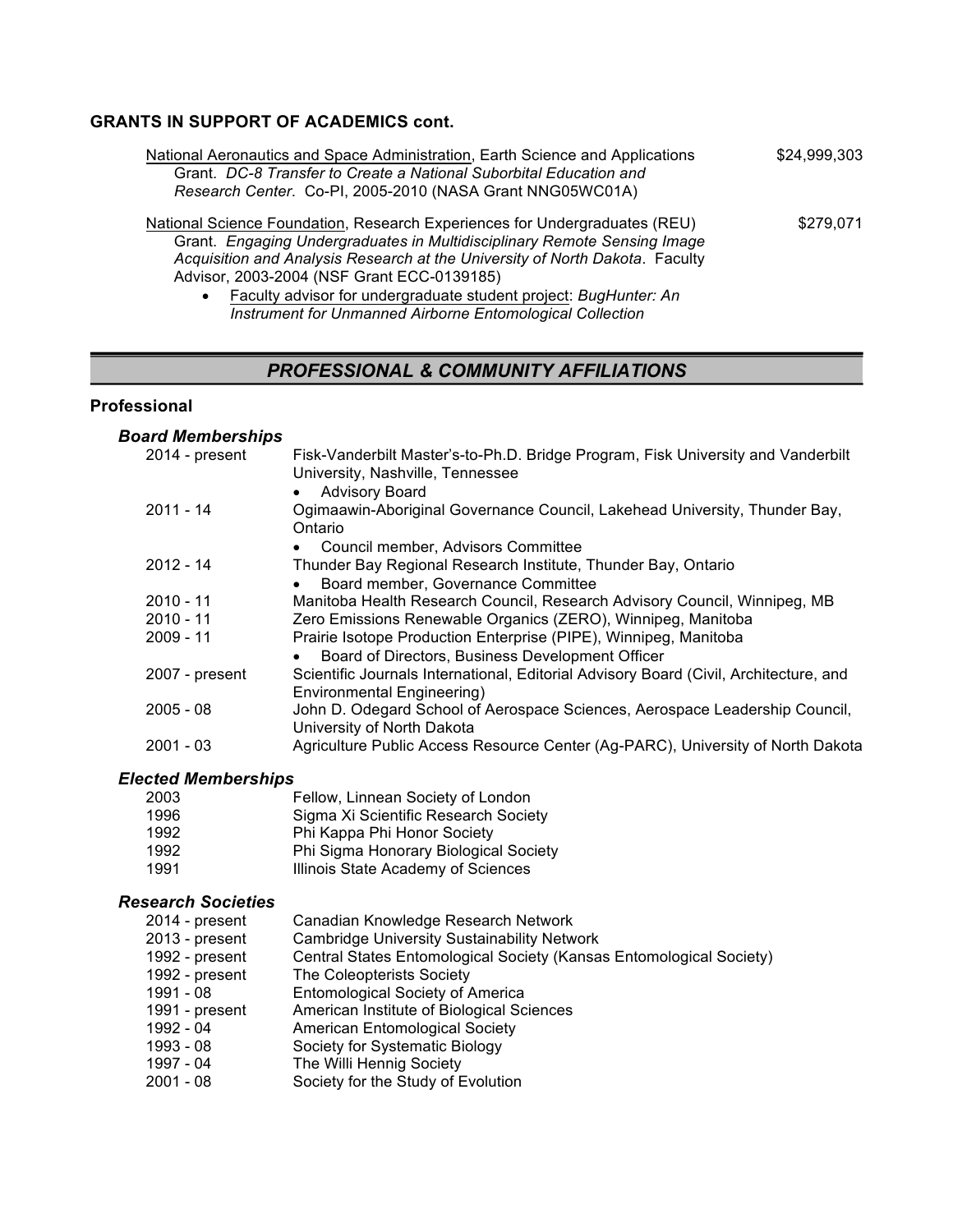# **PROFESSIONAL & COMMUNITY AFFILIATIONS cont.**

## *Administrative Associations*

| 2017 - present | The College Board                                                            |
|----------------|------------------------------------------------------------------------------|
| 2015 - present | Minority Serving Institutions Science, Technology, Engineering & Mathematics |
|                | Research & Development Consortium (MSRDC)                                    |
| 2014 - present | Tennessee Independent Colleges and Universities Association                  |
| 2014 - present | <b>Major Projects Association</b>                                            |
| 2011 - present | <b>Education Advisory Board</b>                                              |
| $2011 - 14$    | <b>Council of Ontario Universities</b>                                       |
| $2009 - 14$    | <b>Canadian Association of University Business Officers</b>                  |
| $2008 - 14$    | Association of Universities and Colleges of Canada                           |
| $2008 - 11$    | Western Canadian Deans of Arts and Science                                   |
| 2007 - present | Association of American Colleges and Universities                            |
| 2007 - present | National Association of Student Personnel Administrators (NASPA)             |
| 2007 - 12      | Consortium of Higher Education LGBT Resource Professionals                   |
|                |                                                                              |

# **Community Engagement**

# *Board Memberships*

| 2016 - present | Association of Universities for Research in Astronomy, Inc.                              |
|----------------|------------------------------------------------------------------------------------------|
|                | Member, College of Representatives<br>$\bullet$                                          |
| 2015 - present | Nashville Public Television, Nashville, Tennessee                                        |
|                | <b>Community Advisory Board</b><br>$\bullet$                                             |
| 2012 - 14      | Lakehead University Men's Hockey Board of Trustees, Thunder Bay, Ontario                 |
|                | Board member, Secretary/Treasurer<br>$\bullet$                                           |
| $2009 - 11$    | Manitoba Opera, Winnipeg, Manitoba                                                       |
|                | Board of Trustees, Executive Committee, Board Secretary,<br>$\bullet$                    |
|                | Sponsorship/Corporate Fundraising Committee, Bravo Gala Organizing<br>Committee          |
| $2007 - 08$    | Center for Community Engagement, Community Advisory Board, University of<br>North Dakota |
|                |                                                                                          |

# *Elected Memberships*

| 2015 | Nashville Chamber of Commerce            |
|------|------------------------------------------|
| 2013 | The Cambridge Union Society              |
| 2013 | Wolfson College, University of Cambridge |

## *Societies*

| 2002 - present | Human Rights Campaign                                 |
|----------------|-------------------------------------------------------|
| 2002 - present | International Gay and Lesbian Human Rights Commission |
| 2004 - present | American Civil Liberties Union                        |
| 1996 - 01      | University of Kansas Queers and Allies                |
| 1988 - 92      | <b>National Audubon Society</b>                       |
| 1982 - present | <b>National Eagle Scout Association</b>               |

## *Sports Teams*

| 2017 | Mt. Juliet, TN Little League, Coach (Pee Wee 8 Cubs) – league champions |
|------|-------------------------------------------------------------------------|
| 2016 | Mt. Juliet, TN Little League, Coach (Pee Wee 8 Cardinals)               |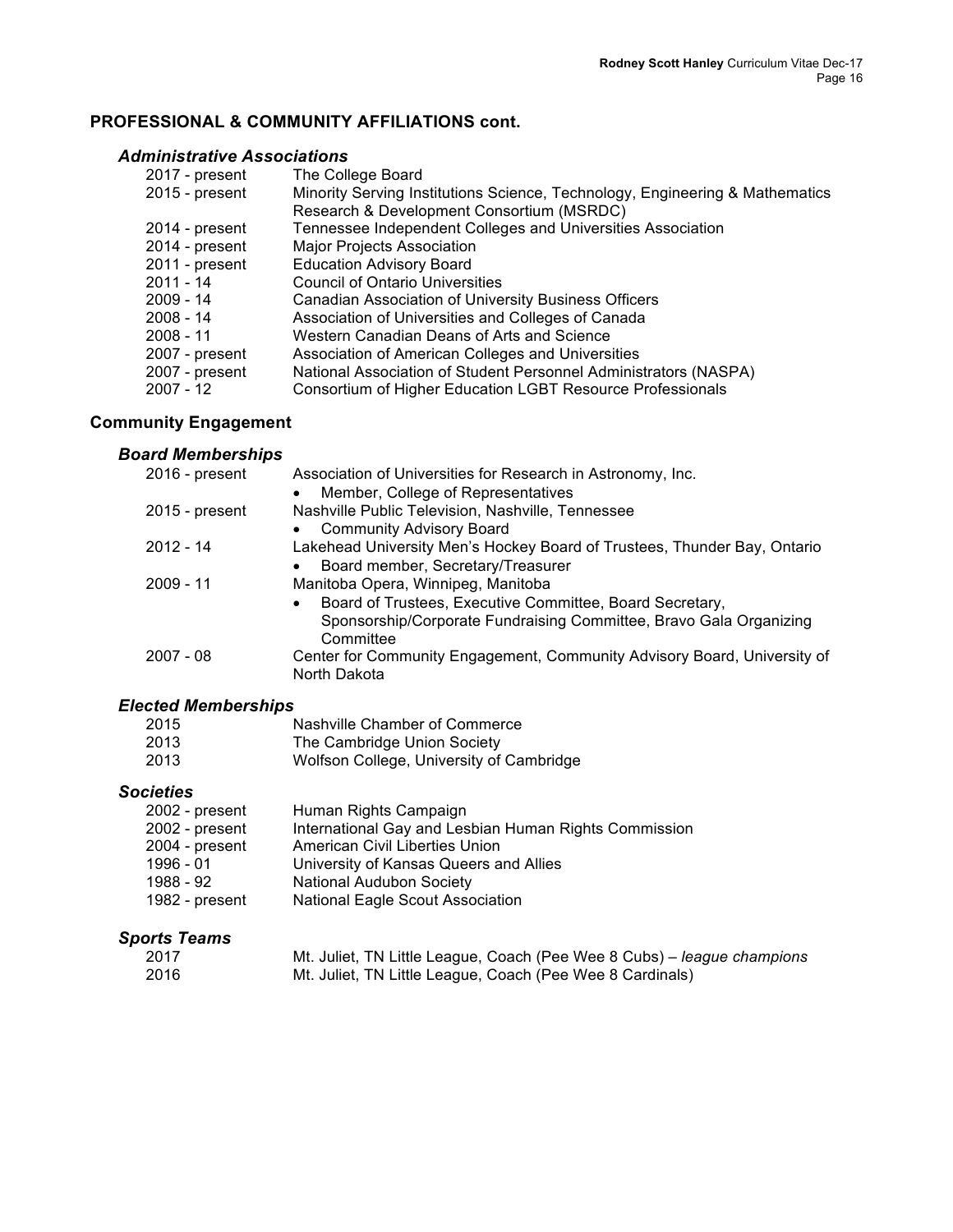## *PUBLICATIONS (1993-present)*

Themes: sustainability, biodiversity, entomology, biogeography, artificial intelligence

#### *Original Articles*

**Hanley, R. S**. Submitted. Biomimicry and sustainable communities: What can social insects teach us?

Paudel, Y. P., R. Mackereth, **R. S. Hanley**, and W. Qin. 2015. Honey bees (*Apis mellifera* L.) and pollination issues: Current status and potential drivers of decline. *Journal of Agricultural Science*, 7(6): 93-109.

Panyadahundi, B., E. Kim, and **R. S. Hanley**. 2009. Application of general unary hypothesis automaton to the study of West Nile Virus. *Journal of Intelligent Systems*, 18 (1-2): 51-73.

Kirilenko, A. P., and **R. S. Hanley**. 2008. Reducing uncertainty in ecological niche models with ANN ensembles. *Proceedings of the International Congress on Environmental Modelling and Software*, 2008 (S12-04): 1047-1054.

**Hanley, R. S.**, A. Kirilenko, and S. Chatzimanolis. 2007. Ecological fingerprinting as data visualization: Phyloclimatic patterns within a group of South American beetles. *Proceedings of the International Conference on Environmental Modelling and Simulation*, 2007: 20-24.

Laguette, S., **R. S. Hanley**, and A. Kirilenko. 2007. Distributional modeling of cattails across North America, with emphasis on the Northern Great Plains. *Proceedings of the International Conference on Environmental Modelling and Simulation*, 2007: 37-41.

Kirilenko, A., and **R. S. Hanley**. 2007. Using multiple methods to predict climate change impacts on bumblebees in North America. *Proceedings of the International Conference on Environmental Modelling and Simulation*, 2007: 42-47.

Kirilenko, A., and **R. S. Hanley**. 2007. Predicting climate change impact on insect biodiversity: comparison of scenarios. *Proceedings of the International Symposium on Remote Sensing of the Environment*, 2007 (TS-30.1): 453-457.

Melesse, A. M., and **R. S. Hanley**. 2005. Artificial neural network application for multi-ecosystem carbon flux simulation. *Ecological Modelling*, 189: 305-314.

Casady, G. M., **R. S. Hanley**, and S. K. Seelan. 2005. Detection of leafy spurge (*Euphorbia esula*) using multidate high-resolution satellite imagery. *Weed Technology*, 19: 462-467.

Melesse, A. M., and **R. S. Hanley**. 2005. Energy and carbon flux coupling: Multi-ecosystem comparisons using artificial neural network. *American Journal of Applied Sciences*, 2(2): 491-495.

Chatzimanolis, S., J. S. Ashe, and **R. S. Hanley**. 2004. Diurnal/nocturnal activity of rove beetles (Coleoptera: Staphylinidae) on Barro Colorado Island, Panama assayed by flight intercept trap. *Coleopterists Bulletin*, 58(4): 569-577.

Thayer, M. K., J. S. Ashe, and **R. S. Hanley**. 2004. Discovery of the remarkable larvae of Hoplandriini (Coleoptera: Staphylinidae: Aleocharinae). *Annals of the Entomological Society of America*, 97(4): 624- 634.

Brookman, D. A., B. C. Rundquist, and **R. S. Hanley**. 2003. Prediction of saltcedar (*Tamarix ramosissima*): A risk assessment using the Genetic Algorithm for Rule-set Prediction (GARP). *Papers of the Applied Geography Conferences*, 26: 462-470.

**Hanley, R. S.** 2003. *Leptandria* gen.n., a monophyletic group of Neotropical aleocharine Staphylinidae (Coleoptera). *Journal of Natural History*, 37(21): 2615-2626.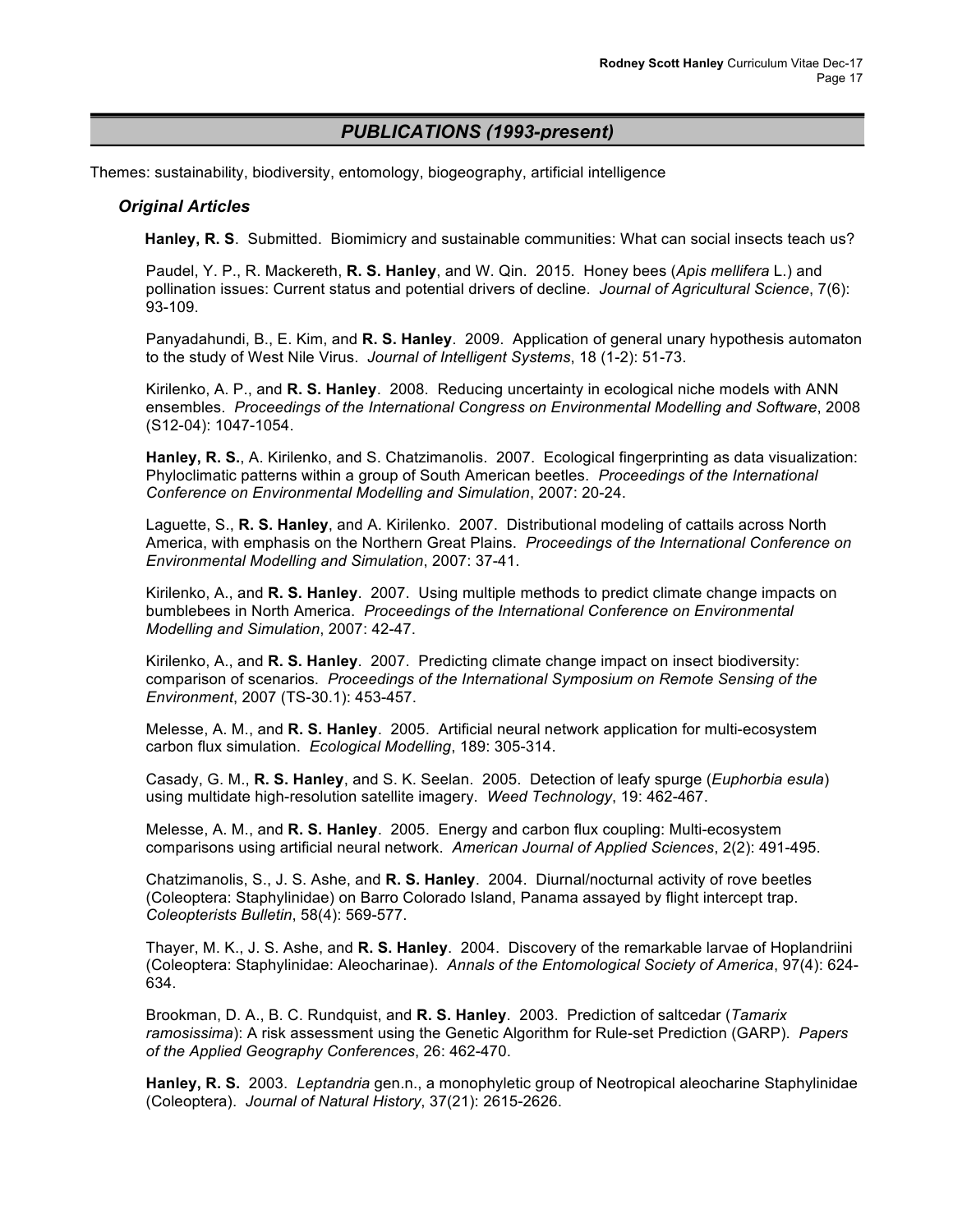## **PUBLICATIONS cont.**

**Hanley, R. S.** 2003. Generic revision of the aleocharine tribe Hoplandriini (Insecta: Coleoptera: Staphylinidae: Aleocharinae). *Zoological Journal of the Linnean Society*, 138(1): 83-140.

**Hanley, R. S.**, and J. S. Ashe. 2003. Techniques for dissecting adult aleocharine beetles (Coleoptera: Staphylinidae). *Bulletin of Entomological Research*, 93: 11-18.

**Hanley, R. S.** 2003. An annotated taxonomic catalog of the Hoplandriini of the world (Insecta: Coleoptera: Staphylinidae: Aleocharinae). *Scientific Papers, Natural History Museum, The University of Kansas*, 27: 1-41.

**Hanley, R. S.** 2002. Phylogeny and higher classification of Hoplandriini (Coleoptera: Staphylinidae: Aleocharinae). *Systematic Entomology*, 27: 301-321.

**Hanley, R. S.** 2002. *Heliconandria*: a new genus of aleocharine Staphylinidae (Coleoptera) from Ecuador and Peru. *Insect Systematics and Evolution*, 33: 121-132.

**Hanley, R. S.** 2002. A new species of Mexican *Tinotus* from the refuse piles of *Atta* ants, including an annotated world catalog of *Tinotus* (Coleoptera: Staphylinidae: Aleocharinae: Aleocharini). *Coleopterists Bulletin*, 56: 453-471.

Hwang, W.-S., **R. S. Hanley**, and K.-J. Ahn. 2002. Immature stages of *Oxyporus germanus* Sharp (Coleoptera: Staphylinidae: Oxyporinae). *Journal of the Kansas Entomological Society*, 75(3): 214-221.

**Hanley, R. S.** 2001. Mandibular allometry and male dimorphism in a group of obligately mycophagous beetles (Insecta: Coleoptera: Staphylinidae). *Biological Journal of the Linnean Society*, 72: 451-459.

**Hanley, R. S.** 1999. Review of the Afrotropical genus *Microcephalina* Bernhauer (Coleoptera: Staphylinidae: Aleocharinae: Athetini), with a discussion of its systematic relationships. *Coleopterists Bulletin*, 53: 233-243.

**Hanley, R. S.**, and J. P. Lovett. 1999. Behavior and subcaste specialization among workers of the giant tropical ant *Paraponera clavata* (Hymenoptera: Formicidae: Ponerinae). Byers, G. W., *et al.* (eds.), *Entomological Contributions in Memory of Byron A. Alexander. University of Kansas Natural History Museum Special Publications*, 24: 45-50.

**Hanley, R. S.**, and K. –I. Setsuda. 1999. Immature stages of *Oxyporus japonicus* Sharp (Coleoptera: Staphylinidae: Oxyporinae), with notes on patterns of host utilization. *Pan-Pacific Entomologist*, 75(2): 94-102.

**Hanley, R. S.**, and J. S. Ashe. 1998. A new genus and species of aleocharine rove beetle (Coleoptera Staphylinidae Aleocharinae Hoplandriini) from the New World. *Tropical Zoology*, 11(1): 183-191.

**Hanley, R. S.** 1998. Corrections to the nomenclature of a species of Neotropical *Hoplandria* (Coleoptera: Staphylinidae: Aleocharinae: Hoplandriini). *Coleopterists Bulletin*, 52(4): 386-387.

**Hanley, R. S.** 1996. The immature stages of *Scaphisoma castaneum* Motschulsky (Coleoptera: Staphylinidae: Scaphidiinae), with observations on natural history, fungal hosts and development. *Proceedings of the Entomological Society of Washington*, 98(1): 36-43.

**Hanley, R. S.**, and M. A. Goodrich. 1995. Review of mycophagy, host relationships and behavior in the New World Oxyporinae (Coleoptera: Staphylinidae). *Coleopterists Bulletin*, 49(3): 267-280.

**Hanley, R. S.**, and M. A. Goodrich. 1994. Natural history, development and immature stages of *Oxyporus stygicus* Say (Coleoptera: Staphylinidae: Oxyporinae). *Coleopterists Bulletin*, 48: 213-225.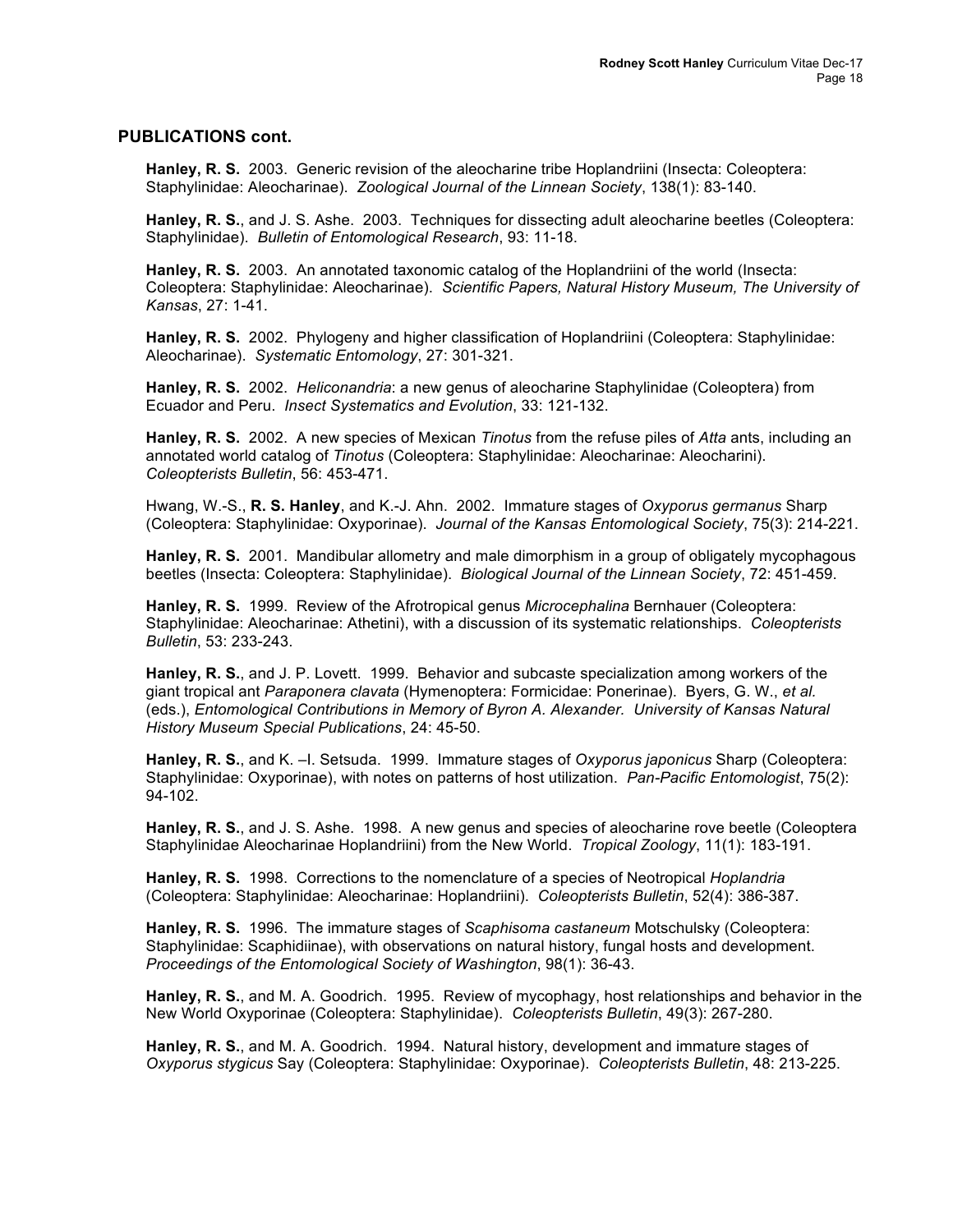**Hanley, R. S.**, and M. A. Goodrich. 1994. The Oxyporinae (Coleoptera: Staphylinidae) of Illinois. *Journal of the Kansas Entomological Society*, 67: 394-414.

**Hanley, R. S.**, and M. A. Goodrich. 1994. Elytral maculations displayed by *Oxyporus stygicus* Say (Coleoptera: Staphylinidae: Oxyporinae). *Coleopterists Bulletin*, 48: 380.

**Hanley, R. S.**, and M. A. Goodrich. 1993. Biology, life history and fungal hosts *of Oxyporus occipitalis* (Coleoptera: Staphylinidae), including a descriptive overview of the genus. *Proceedings of the Washington State Entomological Society*, 55: 1003-1007.

#### *Review*

**Hanley, R. S.** 2005. Book Review: Guía Ilustrada Para Los Géneros de Staphylinidae (Coleoptera) de México (Illustrated Guide to the Genera of Staphylinidae (Coleoptera) of Mexico. *Coleopterists Bulletin*, 59: 367-368.

#### *Thesis and Dissertations*

**Hanley, R. S.** 2015. Biomimicry and Sustainable Communities: The Urban Challenge. M.St. Dissertation, Sustainability Leadership. University of Cambridge, Cambridge. 153 p. (DOI: 10.13140/RG.2.1.4041.1926).

**Hanley. R. S.** 2001. Generic Revision and Phylogeny of the Aleocharine Beetle Tribe Hoplandriini Casey 1910 (Coleoptera: Staphylinidae). Ph.D. dissertation, Ecology and Evolutionary Biology. University of Kansas, Lawrence. 537 p. (AAT 3029138).

**Hanley, R. S.** 1993. The Oxyporinae (Coleoptera: Staphylinidae of Illinois. M.S. Thesis, Environmental Biology. Eastern Illinois University, Charleston. 96 p.

#### *Select Presentations (2007-present)*

University of Minnesota, Morris, March 24, 2016, "Public liberal arts education: Transforming challenges into opportunities"

Fisk University, April 15, 2015, "What the world needs now – The liberal arts!" Honors Convocation and  $17<sup>th</sup>$  Annual Research Symposium – Keynote Speaker

University of Cambridge, March 28, 2015, "Biomimicry and sustainable communities: The urban challenge"

University of Cambridge, August 4, 2013, "Living up to commitments or marketing gimmicks? Leadership responses of universities to global sustainability"

Ecological Society of America Annual Meeting, August 7, 2009, "Incorporating remote sensing into ecological niche modeling"

International Congress on Environmental Modelling and Software, Barcelona, July 6-10, 2008, "Reducing data uncertainty in predicting the distributional impacts of climate change on bumblebees across North America"

The Nature Conservancy, Minneapolis, Minnesota, March 27, 2008, "Insects of the Glacial Ridge National Wildlife Refuge"

Entomological Society of America National Meeting, San Diego, California, December 10, 2007, "Ground beetle (Coleoptera: Carabidae) diversity of the Glacial Ridge National Wildlife Refuge: Species pools in a northern tallgrass prairie"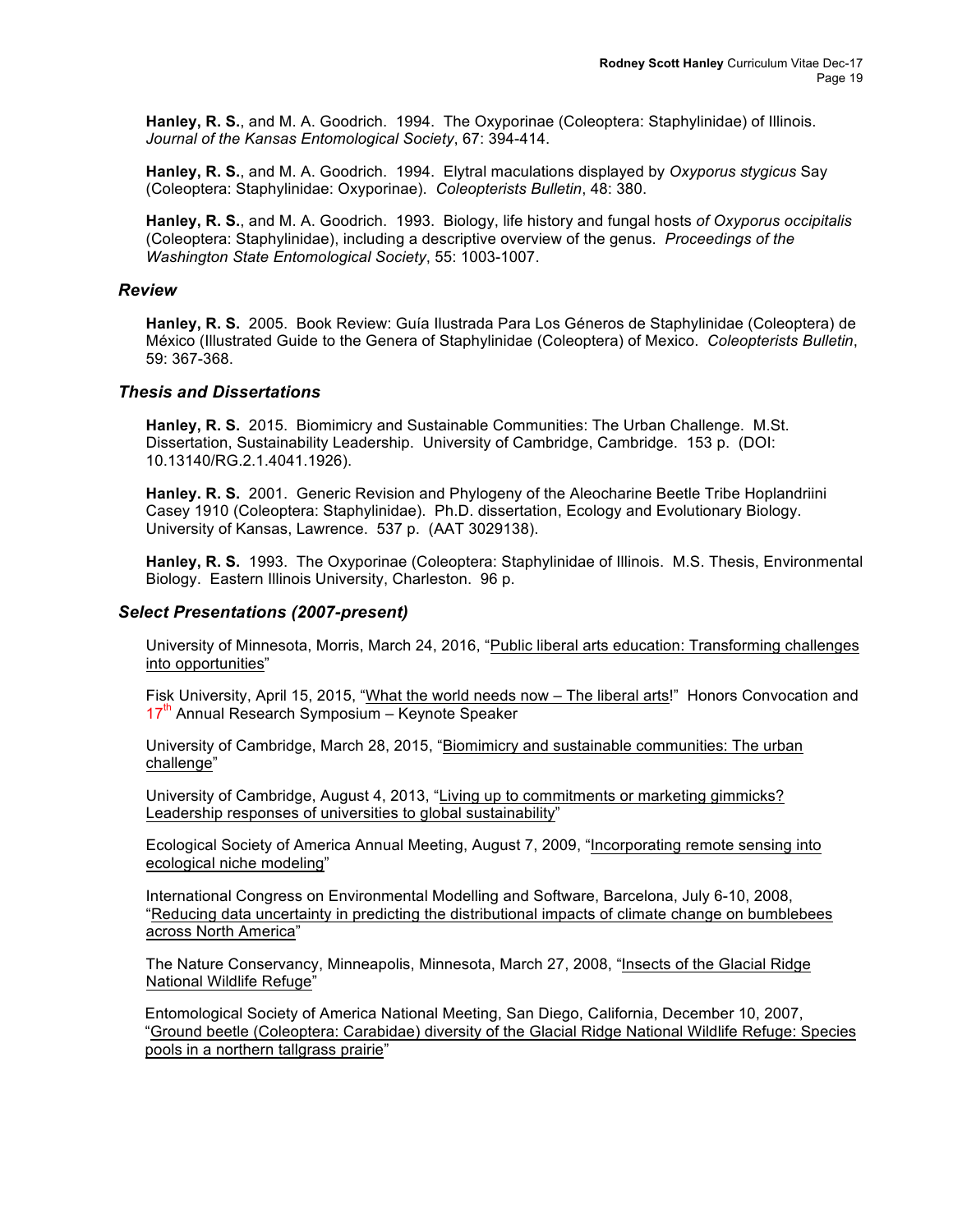## *Select Presentations (2007-present) cont.*

University of Washington Program on Climate Change, Graduate Student Climate Conference, Seattle, Washington, October 20, 2007, "Future climate change in the U.S. Upper Midwest: An analysis of projected temperature and precipitation on a regional scale"

International Association of Science and Technology for Development, International Conference on Environmental Modelling and Simulation, Honolulu, Hawaii, August 20-22, 2007, "Ecological fingerprinting as data visualization: Phyloclimatic patterns within a group of South American beetles"

International Association of Science and Technology for Development, International Conference on Environmental Modelling and Simulation, Honolulu, Hawaii, August 20-22, 2007, "Using multiple methods to predict climate change impacts on bumblebees in North America"

32nd International Symposium on Remote Sensing of Environment. San Jose, Costa Rica, June 2007, "Predicting climate change impact on insect biodiversity: Comparison of methods"

University of Minnesota School of Dentistry, Minneapolis, May 2007, "Successful strategies for increasing diversity in health care education: A case study from an earth sciences department in midwestern America"

University of North Dakota Scholarly Forum, February 2007, **"**Identification of the five most important ecological questions of high policy relevance: International, national, and local perspectives"

## *Referee for Society Journals*

Annals of the Entomological Society of America Canadian Entomologist Coleopterists Bulletin Emerging Infectious Diseases Entomological News European Journal of Entomology Journal of Cave and Karst Studies Journal of Economic Entomology

Journal of Insect Behavior Journal of Natural History Journal of the Kansas Entomological Society Neotropical Fauna and Environment Systematic Entomology Weed Research Weed Science Zootaxa

# *INTERNATIONAL EXPERIENCE*

## *Administrative*

United Kingdom. May 2016 China. April 2015 United Kingdom. March 2015 United Kingdom. August 2014 United Kingdom. March 2014 India. February 2014 China. October 2013 United Kingdom. August 2013 China. April 2013 United Kingdom. December 2012 Canada. July 2008-2014

#### *Research*

Malaysia. December 2004 Canada. July 2004 Bolivia. January-February 2001 United Kingdom. March 1999

Bolivia. January-February 1999 Venezuela. May-June 1998 Costa Rica. May-June 1996

#### *Military*

Iraq. January-July 1991 Kuwait. January-July 1991 Saudi Arabia. November 1990-July 1991 Italy. July 1991 Panama. June 1989 West Germany. August 1987 Belgium. September 1987 Netherlands. September-October 1987

#### *Personal*

Democratic Republic of the Congo. March 2012 Ethiopia. January 2009 France. January 2009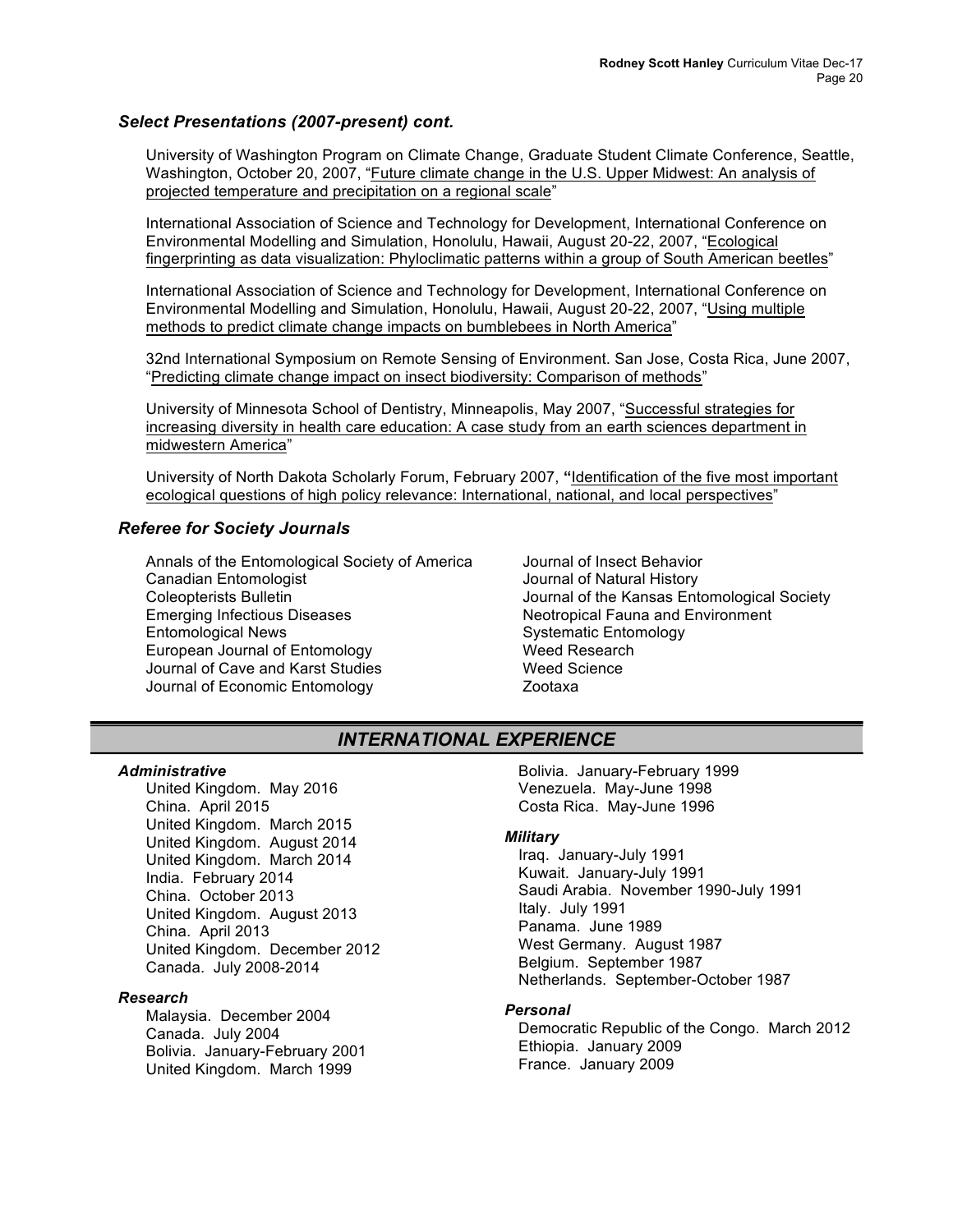# *COOPERATIVE/EXCHANGE AGREEMENTS (2014-present)*

## *Negotiated/Signed*

Beijing Institute of Petrochemical Technology, China • 2+2 Transfer Program

- Beijing University of Chemical Technology, China
	- Pre-University Program
	- Pre-Masters Programs (4+1, 4+1.5, 4+2)

## Berklee College of Music, Massachusetts

• 2+2 Transfer Program

## California Community Colleges, California

• 2+2 Transfer Program

Case Western Reserve University, Ohio

• Student Exchange Program

City Colleges of Chicago, Illinois

• 2+2 Transfer Program

Hunan University, China

- 2+2 Transfer Program
- Study abroad, faculty exchange

Ivy Tech Community College System, Indiana

• 2+2 Transfer Program

Jilin Huaqiao University of Foreign Languages, China

• 2+2 Transfer Program

Jinzhong University, China

- 2+2 Transfer Program
- 2+3 Undergraduate/Graduate Program
- 1+1 Graduate Program

Luliang University, China

• 2+2 Transfer Program

Nashville State Community College, Tennessee

• 2+2 Transfer Program

Northeast Normal University, China

- 2+2 Transfer Program
- 2+3 Undergraduate/Graduate Program
- 1+1 Graduate Program

Rensselaer Polytechnic Institute, New York

• 3+2 Transfer Program

Roxbury Community College, Massachusetts

• 2+2 Transfer Program

Shanxi Institute of Technology, China

• 2+2 Transfer Program

Taiyuan Normal University, China

• Study abroad, faculty exchange, 2+2 Transfer Program

Tufts University, Massachusetts

• 4+4 Dentistry Transfer Program

## *Agreements Maintained*

Belmont University, Tennessee Bloomsburg University of Pennsylvania, Pennsylvania Brethren Colleges Abroad, Pennsylvania Case Western Reserve University, Ohio City Colleges of Chicago, Illinois Columbia University, New York Dinqnash College, Ethiopia El Camino College, California Florida A&M University, Florida Gaston Berger University, Senegal H. Lavity Stoutt Community College, British Virgin Islands Hampton University, Virginia Horry-Georgetown Technical College, South Carolina Howard University, Washington DC Kankakee Community College, Illinois Lansing Community College, Michigan Leiden University, Netherlands Los Alamos National Laboratory, New Mexico Los Medanos College, California Meharry Medical College, Tennessee Miami Dade College, Florida Montgomery Bell Academy, Tennessee Nashville Public Library, Tennessee Nashville State Community College, Tennessee Oakland Community College, Michigan Oberlin College, Ohio Pennsylvania State University, Pennsylvania Prescott College, Arizona Ripon College, Wisconsin Rochester Institute of Technology, New York Roxbury Community College, Massachusetts Rush University, Illinois Rust College, Mississippi San Diego City College, California Silliman University, Phillipines St. Lawrence University, New York St. Olaf College, Minnesota Tarrant County College, Texas Taylor University, Indiana Technical College of the Lowcountry, South Carolina Tennessee State University, Tennessee U.S. Air Force, Air University, Alabama U.S. Air Force Research Laboratory, Ohio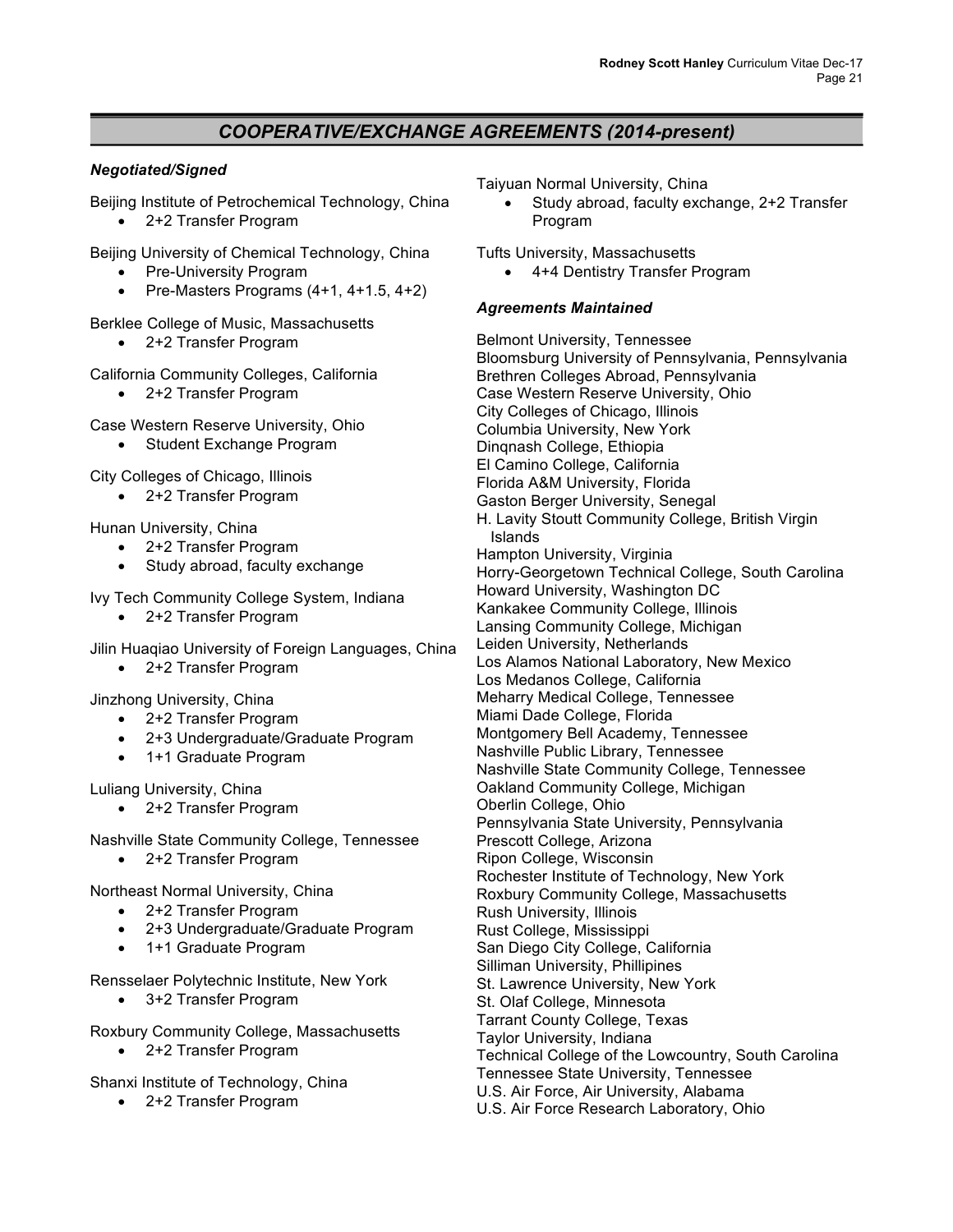#### *Agreements Maintained cont.*

U.S. Department of Defense U.S. Department of Education U.S. Department of Energy U.S. Department of Interior United Theological Seminary, Minnesota University of Alabama, Alabama University of Maryland, Maryland

University of Ghana, Ghana University of Maine-Farmington, Maine University of Puget Sound, Washington University of Sallamanca, Spain University of Tennessee, Tennessee University of the Virgin Islands, U.S. Virgin Islands Vanderbilt University, Tennessee Watkins College of Art & Design, Tennessee Xavier University of Louisiana, Louisiana

## *COUNTRIES INTERNATIONAL STUDENTS RECRUITED FROM*

Afghanistan Albania Bahamas **Bangladesh** Barbados **Belgium** Belize Bermuda Bhutan Republic of Upper Volta Russia Rwanda San Marino Saudi Arabia **Senegal** South Africa

Brazil Canada China Costa Rica Dominican Republic **Eritrea** Ethiopia **Germany** Ghana South Korea Spain Sri Lanka St. Vincent and Grenadines Taiwan Tanzania

Haiti India France Jamaica Japan Lebanon Liberia Malawi Malaysia Trinidad and Tobago **Turkey** Uganda United Arab Emirates United Kingdom Uruguay Vietnam

Mexico Mongolia Myanmar **Nepal** Nigeria Pakistan Panama Papua New Guinea Puerto Rico West Indies Yugoslavia Zimbabwe

## *SERVICE*

## *Select Service to the University*

| 2014 - present | Academic Council, Fisk University (Chair)                                  |
|----------------|----------------------------------------------------------------------------|
|                | Honorary Degree Committee, Fisk University (Chair)                         |
|                | <b>Faculty Assembly, Fisk University</b>                                   |
|                | Faculty Assembly Education and Research Committee, Fisk University         |
|                | <b>Faculty Assembly Executive Committee, Fisk University</b>               |
|                | Faculty Assembly Faculty Handbook Committee, Fisk University               |
|                | Fisk Board of Trustees, Academic Excellence & Student Engagement Committee |
|                | Honorary Degree Committee, Fisk University (Chair)                         |
|                | Integrated Planning and Budget Committee, Fisk University (Chair)          |
|                | Provosť's Council, Fisk University (Chair)                                 |
|                | Senior Leadership Team, Fisk University                                    |
|                | Vice Presidents Council, Fisk University                                   |
| $2014 - 15$    | University Sesquicentennial Planning Committee                             |
| $2011 - 14$    | Integrated Planning and Budget Committee (Chair), Lakehead University      |
|                | Lakehead University Board of Governors, Learning and Research Committee    |
|                | Lakehead University Board of Governors, External Relations Committee       |
|                | Lakehead University Board of Governors, Finance and Operations Committee   |
|                | Lakehead University Board of Governors, Audit and Risk Committee           |
|                | Promotion, Tenure, and Renewal Committee (Chair), Lakehead University      |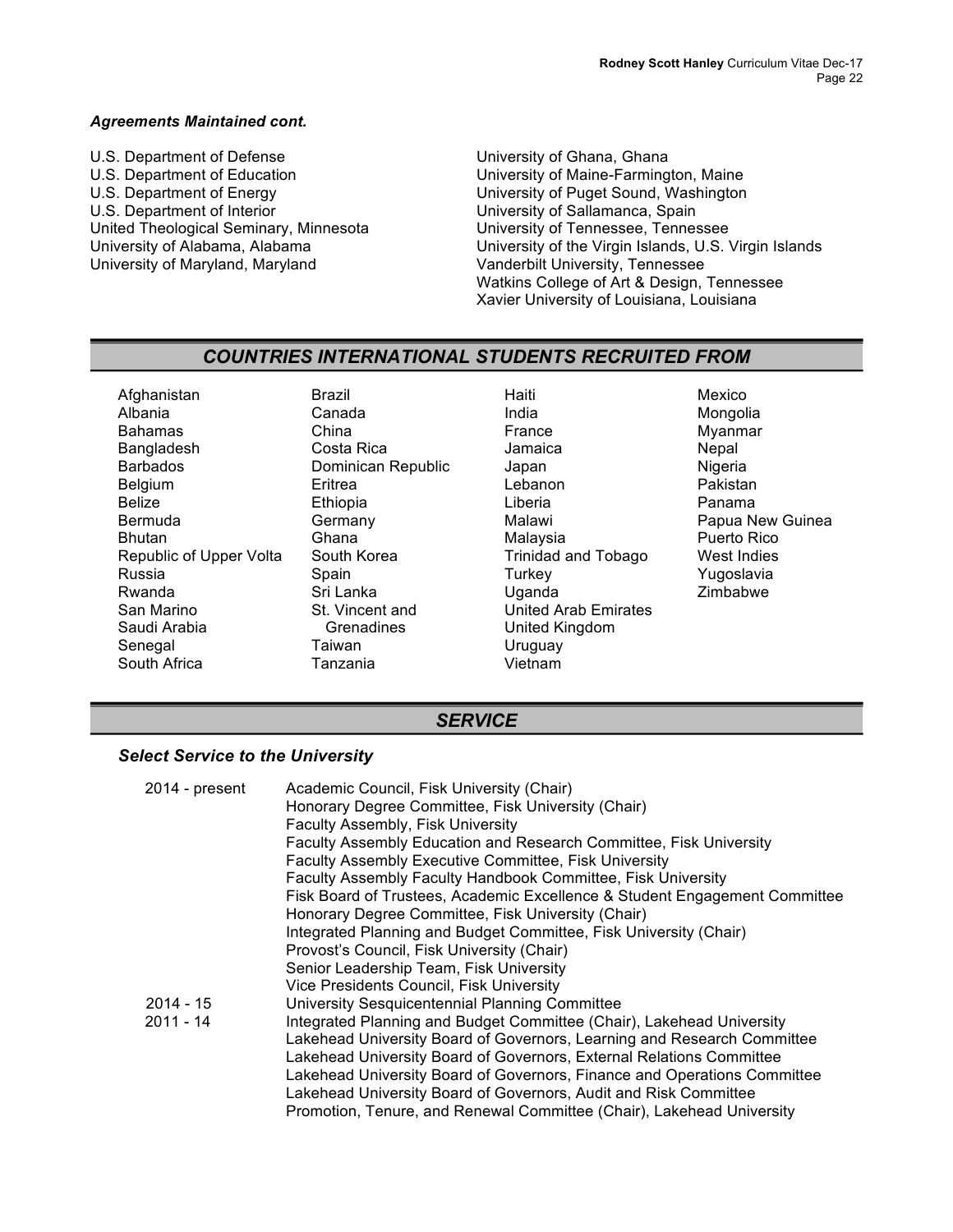# *Select Service to the University cont.*

| $2011 - 14$ | Merit Increment Committee (Chair), Lakehead University                             |
|-------------|------------------------------------------------------------------------------------|
|             | Faculty Senate (Vice-Chair), Lakehead University                                   |
|             | Faculty Senate Executive Committee (Vice-Chair), Lakehead University               |
|             | Faculty Senate Budget Committee, Lakehead University                               |
|             | Joint Senate Committee for the Northern Ontario School of Medicine, Lakehead U.    |
|             | Faculty Senate Organization Committee, Lakehead University                         |
|             | Priorities and Planning Group, Lakehead University                                 |
|             | Dean's Council (Chair), Lakehead University                                        |
|             | Internal Relations Committee, Lakehead University                                  |
| $2010 - 11$ | Main Faculty Contract Negotiation Team, University of Winnipeg                     |
|             | Master of Developmental Practices Planning Committee, University of Winnipeg       |
| $2009 - 11$ | Commercialization Task Force, University of Winnipeg                               |
|             | Labour-Management Committee, University of Winnipeg                                |
| $2009 - 10$ | Contract Faculty Negotiation Team, University of Winnipeg                          |
| 2008 - 11   | Academic Appeals Committee, University of Winnipeg                                 |
|             | Academic Planning Committee, University of Winnipeg                                |
|             | Faculty Senate, University of Winnipeg                                             |
|             | Faculty Senate Executive Committee, University of Winnipeg                         |
|             | Science Council (Chair), University of Winnipeg                                    |
|             | Student Appeals Committee, University of Winnipeg                                  |
|             | Faculty Leave Committee, University of Winnipeg                                    |
|             | Honorary Degree Committee, University of Winnipeg                                  |
| 2008        | Council on Environmental Stewardship and Sustainability, Univ. of North Dakota     |
| 2008        | Organizer, Symposium on Sustainability, University of North Dakota                 |
| $2005 - 08$ | Tenure and Promotion Committee, John D. Odegard School of Aerospace                |
|             | Sciences, University of North Dakota                                               |
| 2004 - 05   | Climate Change Research Working Group, University of North Dakota                  |
| 2004        | Organizer, University of North Dakota Strategic Planning Orientation Session       |
| 2004        | Coordinator, Strategic Plan for the Department of Earth System Science and Policy, |
|             | University of North Dakota                                                         |
| 2003        | Developer, New academic department, Earth Systems Science and Policy,              |
|             | University of North Dakota                                                         |

# *Select Service to the Profession*

| 2014             | Review Committee, Mandela Washington Fellow for Young African Leaders, U.S.<br>Department of State                                                                                                                  |
|------------------|---------------------------------------------------------------------------------------------------------------------------------------------------------------------------------------------------------------------|
| 2011, 12, 13, 14 | Adjudication Committee, Canada-U.S. Fulbright Program-Canadian applicants<br>Chair of Committee, 2013                                                                                                               |
| 2008             | Review Panel, U.S. Civilian Research & Development Foundation - Spring Panel                                                                                                                                        |
| 2008             | Review Panel, National Science Foundation, Systematic Biology Program - Spring<br>Panel                                                                                                                             |
| 2007 - present   | Editorial Advisory Board, Scientific Journals International                                                                                                                                                         |
| 2007             | Review Panel, National Science Foundation, Systematic Biology Program - Fall<br>Panel                                                                                                                               |
| $2007 - 08$      | Review Panel, Public Speakers Network of the Consortium of Higher Education<br><b>LGBT Resource Professionals</b>                                                                                                   |
| 2007             | Session Chair, Agriculture and Ecology, International Association of Science and<br>Technology for Development International Conference on Environmental Modelling<br>and Simulation, Honolulu, Hawaii, August 2007 |
| 2007             | Review Panel, National Science Foundation, Systematic Biology Program - Spring<br>Panel                                                                                                                             |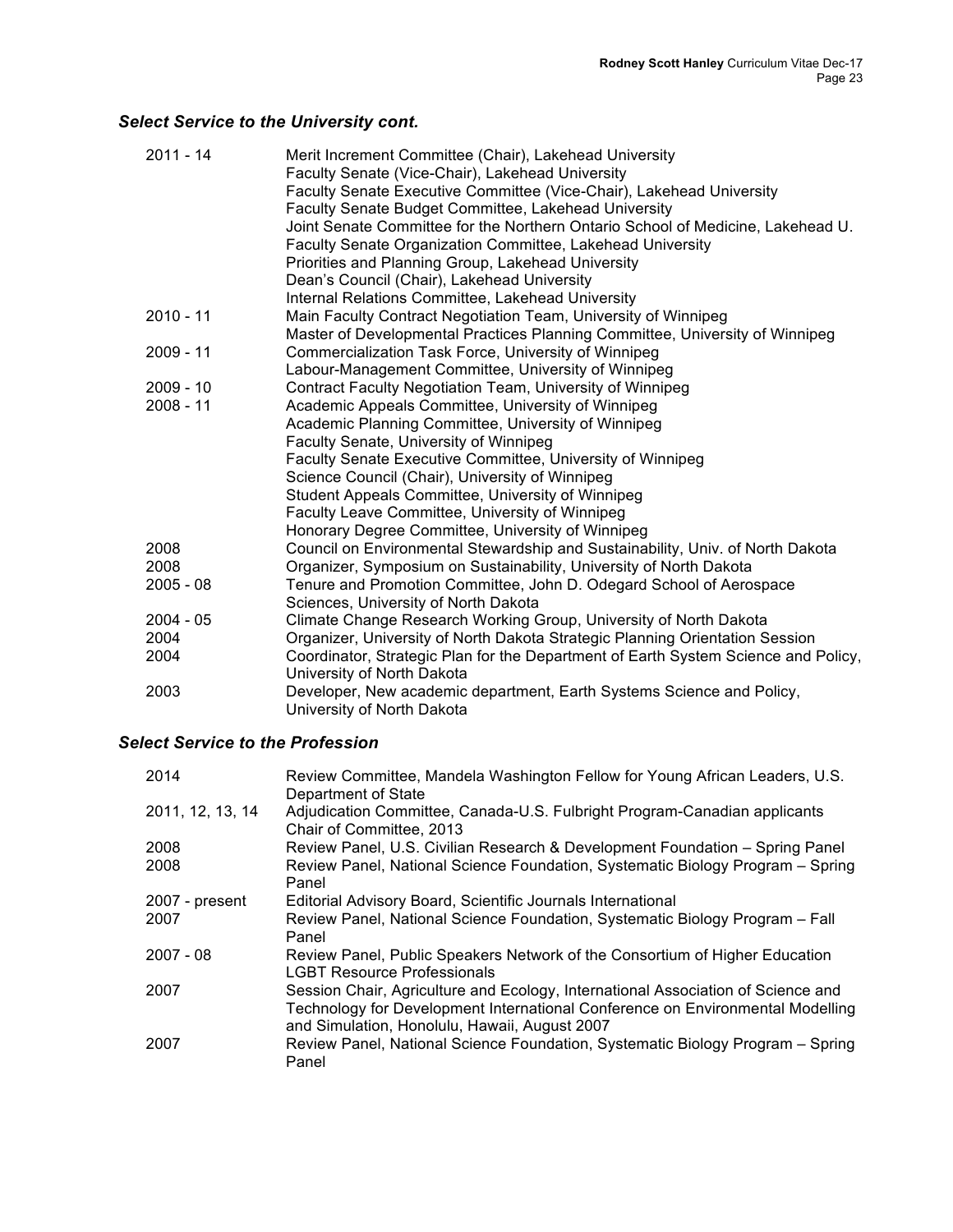## *Select Service to the Profession cont.*

| 2006 | Review Panel, National Science Foundation, Systematic Biology Program -     |
|------|-----------------------------------------------------------------------------|
|      | Revisionary Syntheses in Systematics (REVSYS) and Research in Undergraduate |
|      | Institutions (REU)                                                          |
| 2006 | <b>Fundraising Advisory Committee, Coleopterists Society</b>                |

## *Select Service to the Community*

| $2004 - 05$    | <b>Counselor, Coleopterists Society</b>                                                                                                                                                       |
|----------------|-----------------------------------------------------------------------------------------------------------------------------------------------------------------------------------------------|
| $2008 - 11$    | Organizer, Let's Talk Science, University of Winnipeg – a program that introduces<br>grade school students to science through demonstrations by university professors                         |
| $2008 - 11$    | Organizer, High School Enrichment Program, University of Winnipeg – a program<br>designed to introduce high school students to university courses through an<br>intensive week of instruction |
| 2008           | Organizer, Science for Life Conference, University of Winnipeg (2008)                                                                                                                         |
| $2007 - 08$    | Research Advisor, Community-Based Research Journal, University of North Dakota<br>Center for Community Involvement                                                                            |
| $2007 - 08$    | North Dakota State Diversity Council Conference Planning Committee                                                                                                                            |
| 2003, 2004     | Organizer, Earth Day Fair, University of North Dakota                                                                                                                                         |
| 2002, 2003     | Project Coordinator, Science in the Circle of Life Youth Summer Science Camp,<br>Dakota Science Center, Grand Forks, ND                                                                       |
| 2003           | Organizer, Market Place of Ideas Expo, Alerus Center, Grand Forks, ND                                                                                                                         |
| 2003           | Script Writer, episode of Our Changing Planet entitled "Evolution" - an informative<br>public television series that examines topics about the planet, climate change and<br>the environment  |
| 2002           | Organizer, Agricultural Technologies for Rural Development Conference, Grand<br>Forks, ND                                                                                                     |
| 2000 - present | Informal Invited Presentations and Displays, Boy and Girl Scout groups, grade<br>school and high school classes, women's groups, and church groups, 27 total                                  |

# *AWARDS AND RECOGNITIONS*

- Save-A-Student Award, Educational Equal Opportunity Group for continued efforts in providing educational opportunities to disadvantaged students (2017)
- Awarded *Distinction* for a University of Cambridge dissertation, entitled: *Biomimicry and Sustainable Communities: The Urban Challenge* (2015)
- Admission into the Sustainability Leadership program at the University of Cambridge (2013)
- Matriculated into Wolfson College, University of Cambridge (2013)
- *Member*, one of six participants selected for the *University of North Dakota President's Issues in Higher Education Leadership Seminar Series* (2007 - 2008)
- *Departmental Teaching Award*, Department of Earth System Science and Policy, University of North Dakota (2004)
- *Designation of the Northern Great Plains Center for People and the Environment* as a Center of Excellence in Research, Scholarship, and Creative Activity by the President of University of North Dakota (1 of only 3 units from UND designated) (2004)
- *New Faculty Scholar Award*, University of North Dakota (2004)
- *Elected Councilor*, Coleopterists Society (2004 2005)
- *Honors Graduate*, Doctor of Philosophy, University of Kansas, Department of Ecology and Evolutionary Biology (2001)
- *Research Award*, University of Kansas Graduate School (2000)
- *President's Prize for the Outstanding Student Presentation* for "A Phylogenetic Analysis of the Hoplandriini (Coleoptera: Staphylinidae: Aleocharinae). Entomological Society of America Annual Meeting (1998)